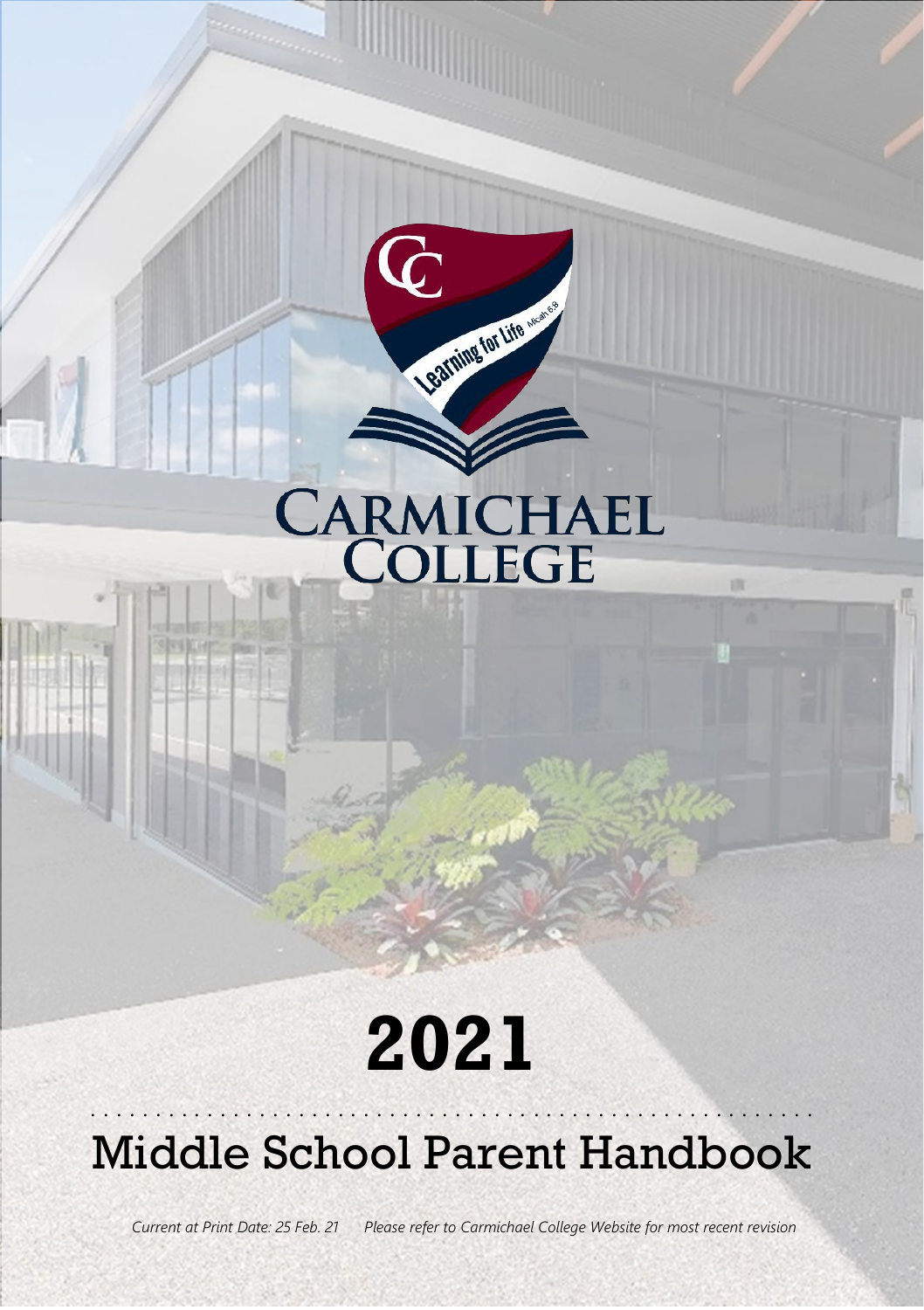#### **CARMICHAEL COLLEGE**

793 Oakey Flat Road, Morayfield 4506 **Phone:** (07) 5431 1200 **Website:** http://www.carmichael.qld.edu.au **Email:** admin@carmichael.qld.edu.au

#### **DIRECTORS**

Mr S Ginn, DipTh Mr F Hatch, BEd Mr B Sadler, BEd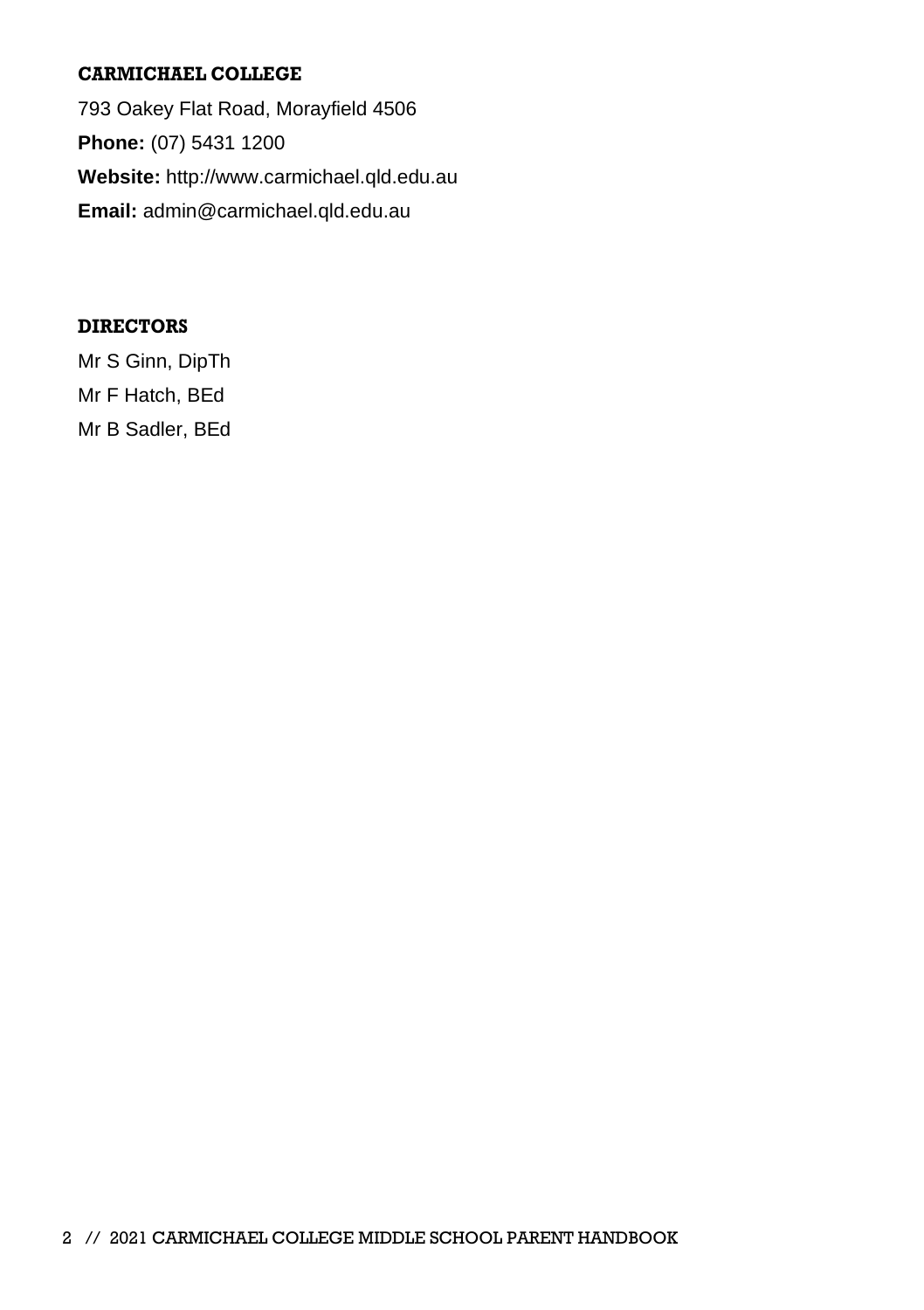#### **CONTENTS**

|    | 1.1 // History                                              |
|----|-------------------------------------------------------------|
|    | 1.2 // Mission                                              |
|    | 1.3 // Vision                                               |
| 2. |                                                             |
|    | 2.1 // Administration                                       |
|    | 2.2 // Management                                           |
|    | 2.3 // College to Home Communication                        |
|    | 2.4 // Home to College Communication                        |
| 3. |                                                             |
|    | 3.1 // Middle School Program                                |
|    | 3.2 // Homework and Assignments                             |
|    | 3.3 // Assessment and Reporting                             |
|    | 3.4 // Camps and Excursions                                 |
|    | 3.5 // School Books and Classroom Requisites List           |
| 4. |                                                             |
|    | 4.1 // The College Middle School Uniform                    |
|    | 4.2 // The Uniform Shop                                     |
| 5. |                                                             |
|    | 5.1 // Tuition Fees                                         |
| 6. |                                                             |
|    | 6.1 // Supervision of Students                              |
|    | 6.2 // Timetable                                            |
|    | 6.3 // Tuckshop                                             |
|    | 6.4 // Food Allergies                                       |
| 7. |                                                             |
|    | 7.1 // General                                              |
|    | 7.2 // Protection from Harm                                 |
|    | 7.3 // Bullying (Including Cyberbullying)                   |
|    | 7.4 // Sun Protection                                       |
|    | 7.5 // Code of Conduct<br>7.6 // Detentions and Suspensions |
|    | 7.7 // Conflict Resolution Policy                           |
|    | 7.8 // Health                                               |
|    | 7.9 // Late Slips and Early Departures                      |
|    | 7.10 // Friendships                                         |
|    | 7.11 // Lost and Found                                      |
|    | 7.12 // Mobile Phones and Electronic Devices                |
|    | 7.13 // Social Networking - Electronic Media                |
|    | 7.14 // Internet Safety Tips for Parents                    |
|    | 7.15 // Money and Valuables                                 |
|    | 7.16 // Student Travel To and From School                   |
|    | 7.17 // Visitors                                            |
|    | 7.18 // Dogs                                                |
| 8. | 26                                                          |
|    |                                                             |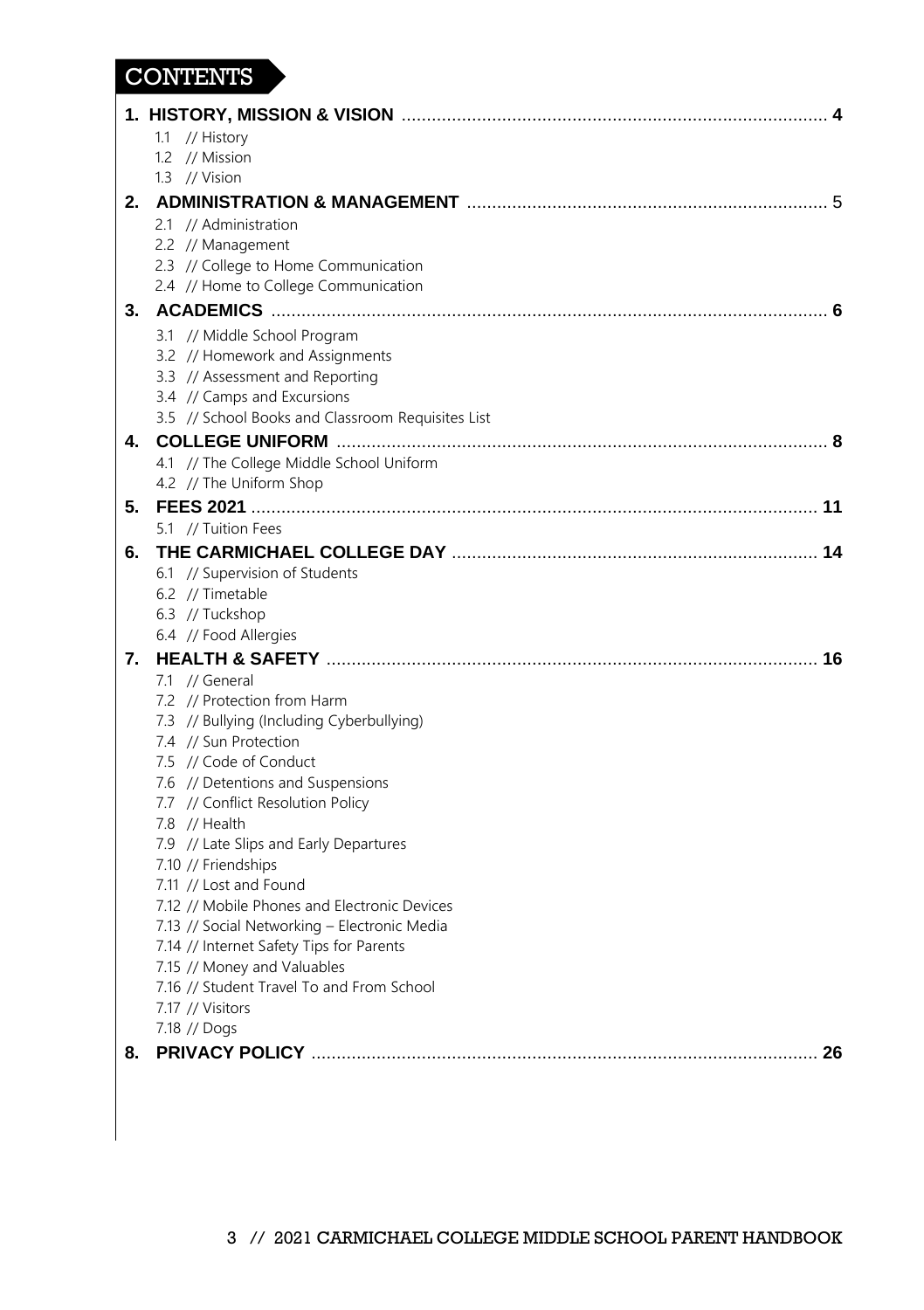#### **1.1 // HISTORY**

The story of Carmichael College's establishment began in 2002 with the land being purchased in South Morayfield. Since that date, rigorous planning and funding has been undertaken to give the Narangba Valley and surrounds a school created by members of its own community.

#### **1.2 // MISSION**

Our mission is to prepare students for life in the world and eternity by applying Biblical principles through excellent education in a distinctly Christian environment;

- > Expecting students to engage in rigorous educational programs
- > Encouraging students to know God and to identify and develop God-given abilities
- > Equipping students to become servant leaders who transform their communities and culture

#### **1.3 // VISION**

The vision of Carmichael College is to enrich minds through excellent education, transform hearts for Christ and serve in our community.

#### **2.** ADMINISTRATION & MANAGEMENT

#### **2.1// ADMINISTRATION**

The working Directors, Mr S Ginn, Mr F Hatch and Mr B Sadler, are tasked with the administration of the College, formulating broad objectives, plans and policies, and overall decision-making. Mr S Ginn welcomes any enquiries regarding College Administration.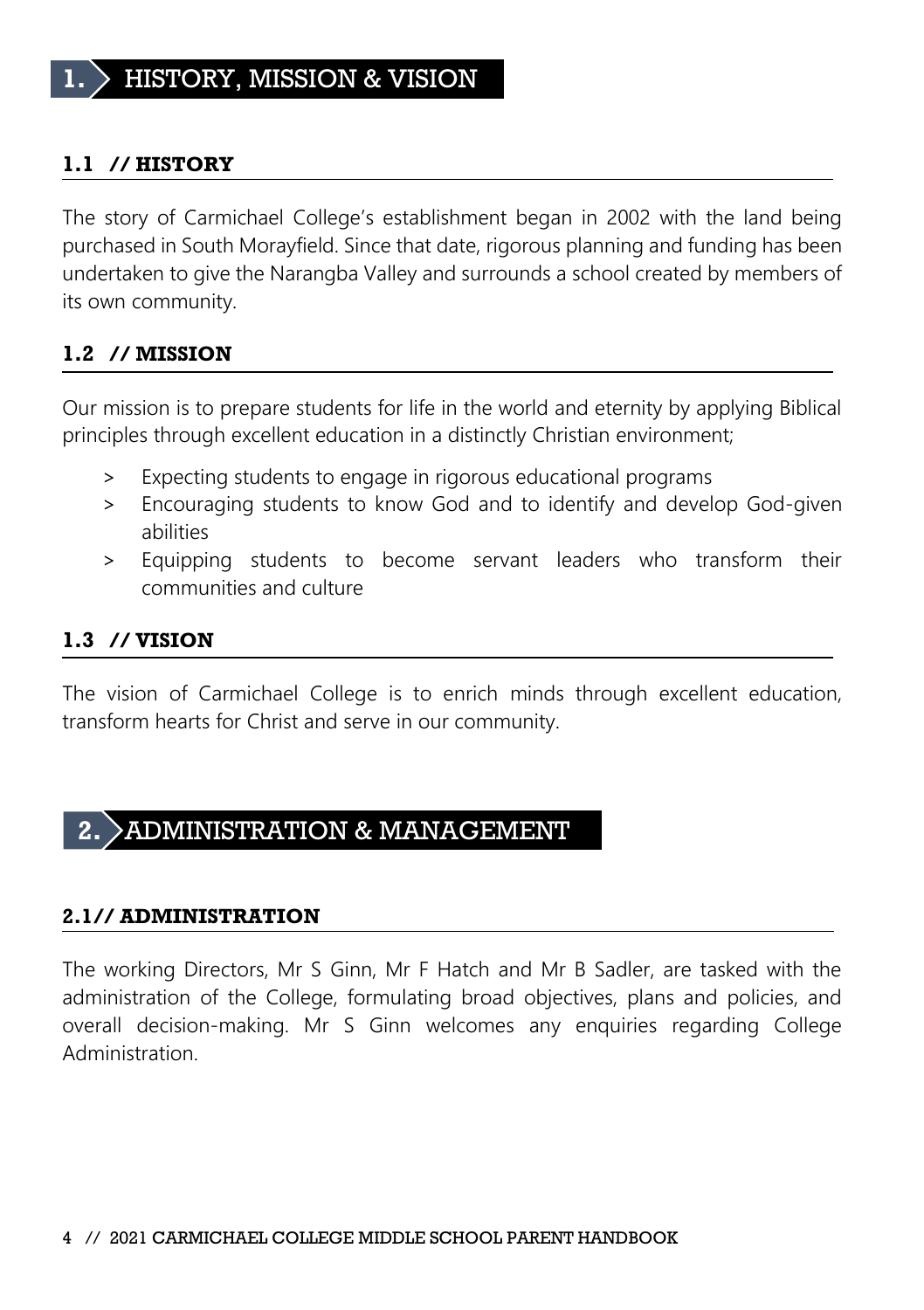#### **2.2// MANAGEMENT**

The responsibility for achieving College objectives, plans and policies, lies with the Carmichael Board and the Principal of Carmichael College.

The Board meets quarterly, and its primary function is to manage the College consistent with its mission and vision. A mixture of board and management personnel form the Operations Committee which meets fortnightly in between the board meetings.

#### **2.3 // COLLEGE TO HOME COMMUNICATION**

Regular communication between the College and home is of great importance. The College will communicate with families by letters/notes, newsletters, email, SMS, the Facebook Families page or the College website.

Carmichael College operates a Carmichael Families Facebook page; a closed group for families with children enrolled at Carmichael College. There are specific rules around the use of this site.

- Approval for membership is only given by Carmichael College Admin.
- > Only parents/care providers of students who are currently attending Carmichael College will be given membership approval.
- > New memberships will only be approved in November for families starting in the following year.
- > Membership is only for parents and care providers. Membership will not be approved for extended family members.
- > Families leaving Carmichael College will be able to remain members for one month after leaving, in order to sell second-hand uniforms. After this time, membership will be removed.
- > Photographs or names (including class lists) of any child other than your own must not be posted. Should you wish to share a photo with a group, please send them to [admin@carmichael.qld.edu.au](mailto:admin@carmichael.qld.edu.au)

#### **2.4 // HOME TO COLLEGE COMMUNICATION**

- > Parents are encouraged to contact the College for any information about their children.
- > The first point of contact for parents is the teacher of the subject you would like to discuss. Parents may then contact the Head of Secondary should further clarification be needed.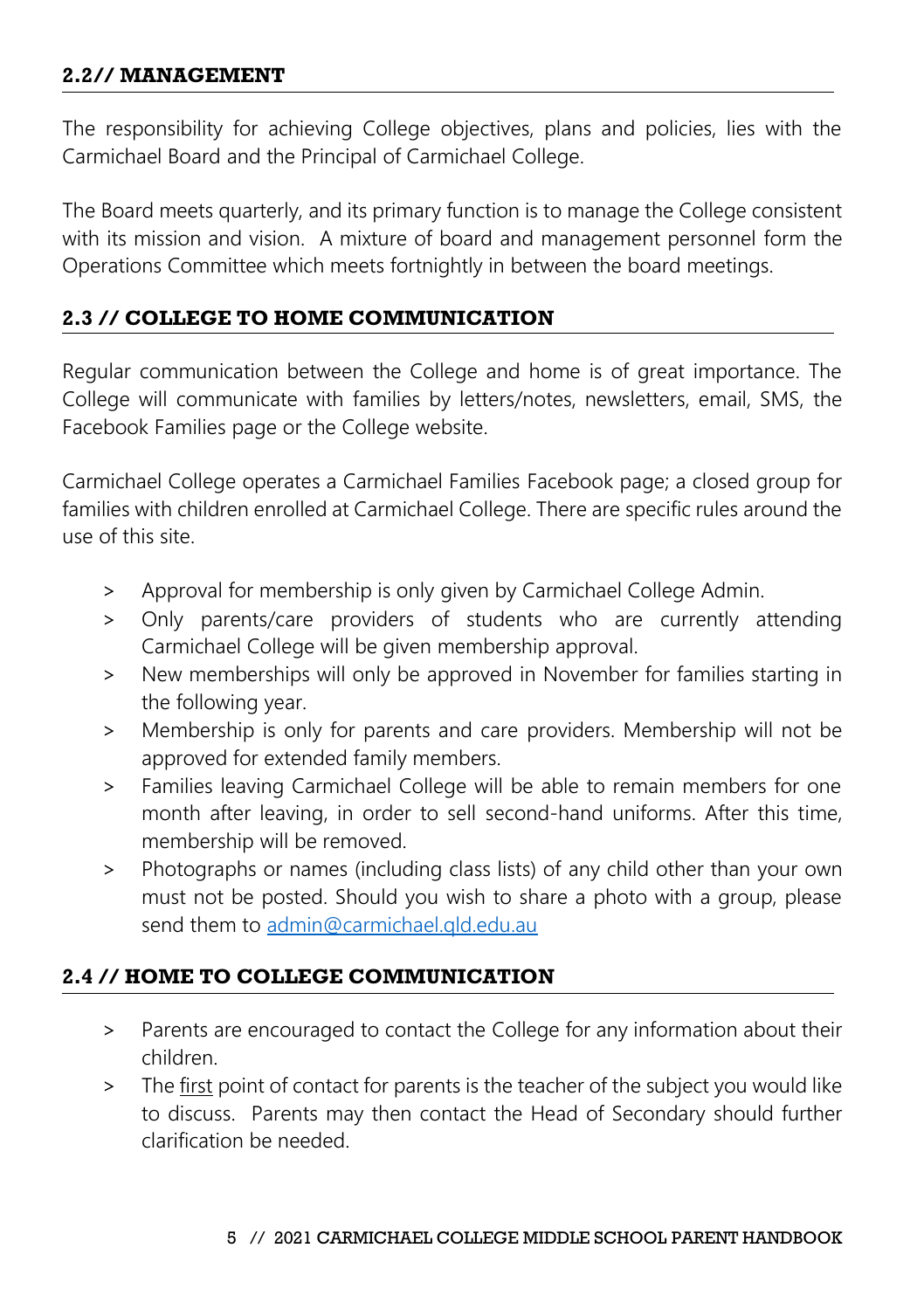- > Appointments to meet with the Principal should be made through the College Administration.
- > Appointments for teachers can be made by emailing your child's teacher directly. The use of email for communication is encouraged as long as it is written in a respectful and considerate manner.
- > Please advise the College of any changes to contact, personal and/or medical details. This is vital so parents can be contacted in the event of an accident at school, ensuring students receive appropriate medical care.
- > Student absences must be reported and explained on the first day of absence before 9am by telephoning or emailing Administration. A medical certificate is required if the student is away for more than 2 days due to illness.

# **3.** ACADEMICS

#### **3.1 // MIDDLE SCHOOL PROGRAM**

The middle school program at Carmichael College is designed to provide support and structure within an engaging environment with dedicated spaces, so students reach their academic, social and developmental goals in a nurturing environment. Middle school is a significant time of growth, change, challenges and intense learning for students.

At Carmichael College Middle School encompasses Year 6, Year 7 and Year 8 to create a learning culture and community that is based upon the foundations of the Primary School, but tailored to meet the needs of growing adolescents.

#### Year 6

All Year 6 students are placed with a Pastoral Care Class and a Core Pastoral Care teacher. This teacher will work with the students for a significant portion of their timetable, teaching such subjects as English, Mathematics, and Devotions. In addition to those core subjects, students will study Design and Technology, Chinese, and a rotation of Arts activities.

#### Year 7

All Year 7 students are allocated to a Form class and corresponding teacher. This teacher will work with the students for a significant portion of their timetable, teaching subjects such as English, Mathematics, and Devotions. In addition to those core subjects, students will study Design and Technology, Chinese, Christian Studies, and the Arts with a specialist teacher.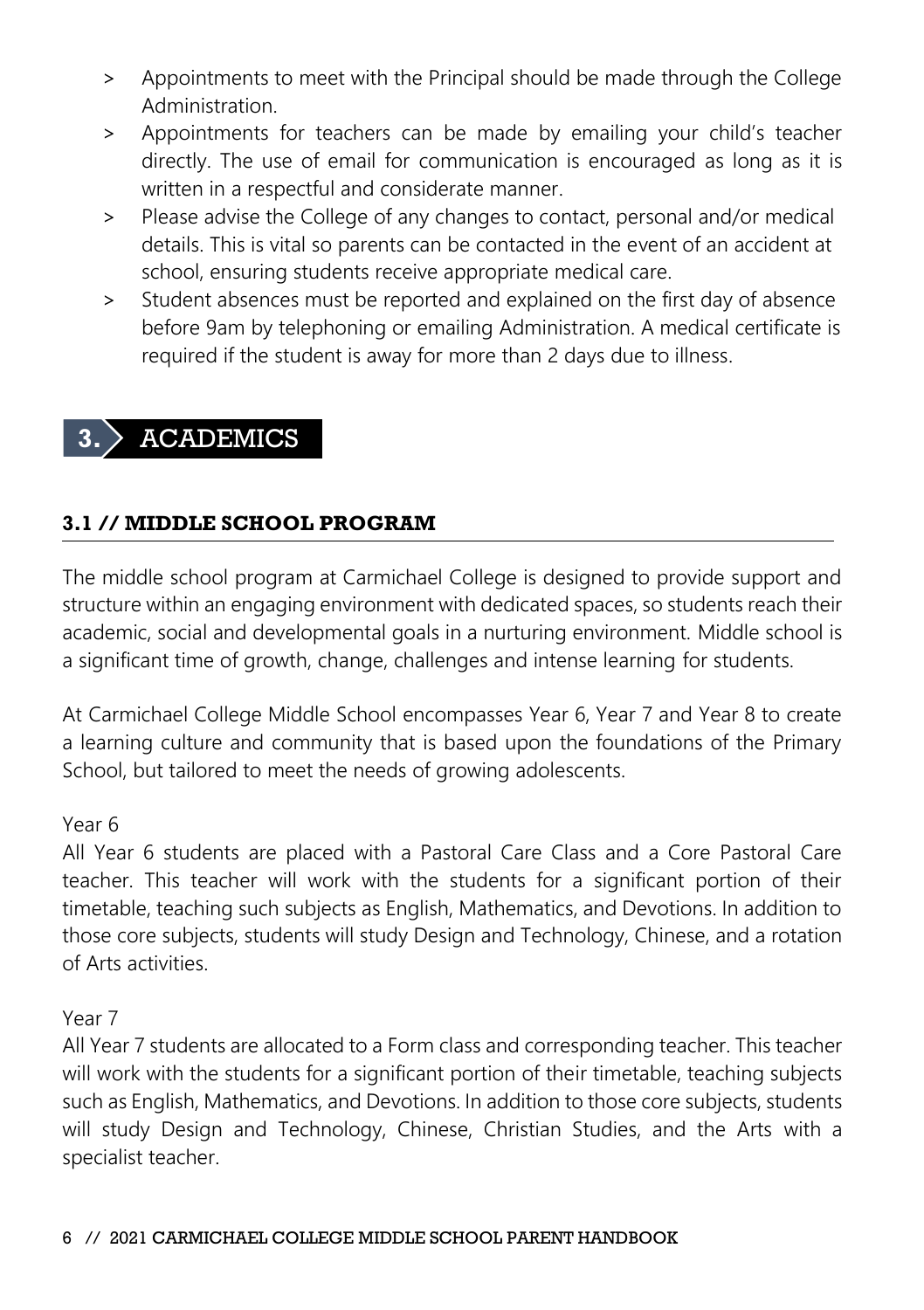#### Year 8

Year 8 will commence in 2021. The format of the Year 8 timetable will be similar to Year 7 with a Form teacher for a significant portion of the week and specialist teachers' areas such as The Arts, Design and Technologies, Health and Physical Education, Chinese, Science, and Digital Technologies.

#### Additional Subjects

Across Middle School students will also experience lessons in "Design Centred Learning", which creates opportunities for students to apply all areas of learning across the Australian Curriculum to real-world design solutions.

Our Middle Schoolers will also spend some time in developing Study Skills to support their transition to Secondary School and prepare them for the rigours of the Senior Years. Topics will include; Locker Use, Diary Organisation and Management, Homework Planning and Completion, Assessment Strategies, Identification of Learning Styles, Online Resources and Research, Referencing, and Assessment Policy and Expectations.

#### **3.2 // HOMEWORK AND ASSIGNMENTS**

Homework in Middle School is distinctively different to Primary School. Students receive homework from multiple teachers/subjects and begin to quickly learn the need to be organised and to set aside time most afternoons/evenings to ensure they are keeping up with the requirements of the subject.

#### Year 6

Homework in Year 6 may resemble homework similar to the primary school in the first semester. In second semester homework changes as students are provided with homework across a number of subjects with deadlines. Students will be explicitly taught to make good use of time, to organise themselves, and to set aside a study time to complete tasks by due dates.

#### Years 7 and 8

Homework in Year 7 and 8 takes the form of reviewing material covered during the school day and completing tasks and assessment items set by teachers. It is an expectation that homework is completed by the due date. If it is not done, students will be required to complete this at school in break times and parents will be contacted if it is not consistently completed. Your child can expect to spend up to  $3 - 4$  hrs per week on homework.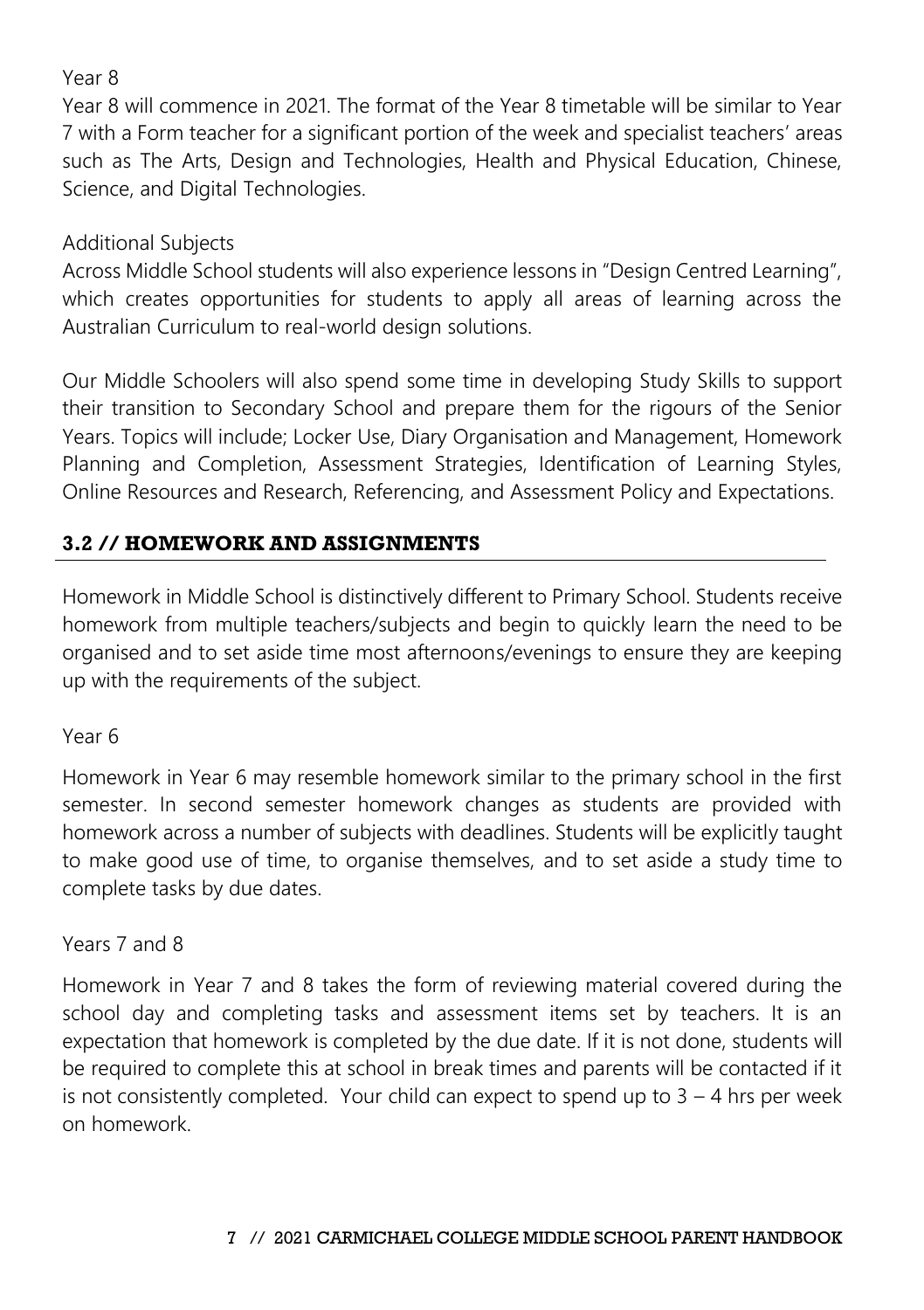#### **3.3 // ASSESSMENT AND REPORTING**

Assessment is ongoing for all grades. There are times towards the end of terms when whole year level testing occurs, especially in the upper grades. A parent information evening is held in the first few weeks of Term 1. Parent/teacher interviews are held at the end of Term 1 - please refer to the College Calendar for specific dates.

Middle School

In middle school, assessment is more formal and is implemented according to an assessment schedule. Students may be required to submit drafts in certain subjects prior to due dates, for feedback purposes.

#### **3.4// CAMPS AND EXCURSIONS**

Carmichael College is committed to the provision of educationally valid excursions, including camps. Excursions will be prepared, managed, supervised and monitored in a way that seeks to ensure the health, safety and security of the participating students and staff, as well as others who may be affected by the conduct of an excursion.

Inclusion in non-compulsory camps or excursions is by application and at the discretion of the Principal and the Finance Committee. Up-to-date payment of school fees and continued good behaviour are among the minimum requirements considered upon application.

#### **3.5 // SCHOOL BOOKS AND CLASSROOM REQUISITES LIST**

Booklists are outsourced to EDSCO. Their contact details are listed on the booklist.

Website Ordering - Website ordering can be made at *[http://www.edsco.com.au](http://www.edsco.com.au/)*

Secure online payment via Visa or MasterCard is required when you place your order online. Please refer to the booklist for further information.

# **OLLEGE UNIFORM**

#### **4.1 // THE COLLEGE MIDDLE SCHOOL UNIFORM**

- > The formal uniform must be worn on all days except specified sports days when it is replaced with the sports uniform.
- > Hat options available for Middle School include the College bucket hat and cap.

#### 8 // 2021 CARMICHAEL COLLEGE MIDDLE SCHOOL PARENT HANDBOOK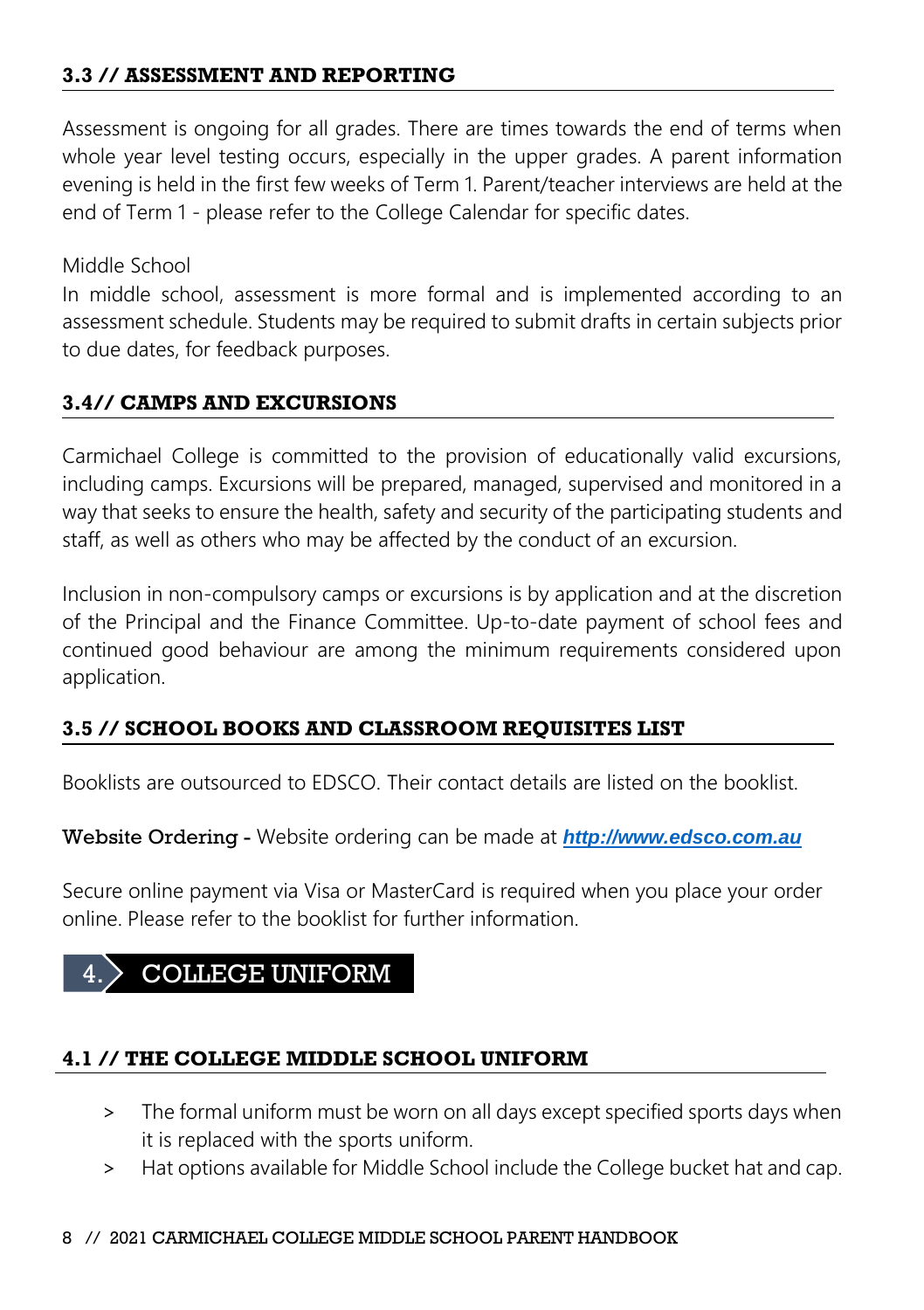- > Formal shoes must be black leather, lace up with a raised heel and completely enclosed. No other shoes are permitted.
- > Sports shoes should be white, navy or black. No fluorescent colours, high tops, skate, fashion, canvas, platform, or "vans" shoes are acceptable.
- > The Principal will be the final arbitrator regarding correct footwear.
- > Carmichael College branded socks are compulsory and are to be worn with both the formal and sports uniforms.
- > On Free Dress Days students clothing should be tasteful. No short shorts and low-cut tops or midriffs are allowed. Only sun safe shirts and/or dresses are to be worn, without graphic images on them. No thongs.
- > If a student wears contact lenses, only clear lenses are allowed.
- > Natural hair colour only for boys and girls.
- > One only pair of sleepers or studs for girls one in each ear lobe.
- > No earrings for boys.
- > Only necklaces with a cross for students of faith.
- > No visible body piercing or tattoos are permitted.
- > Only clear nail polish and lip balm are permitted to be worn by female students in Years 7-12. Girls only are allowed light natural foundation. No other makeup is allowed.
- > One signet ring is allowed for girls only.
- > The College hat/cap is to be worn with the formal and the sport uniforms at all times whilst outside.
- > Students must wear hats and sunscreen for all outdoor sports
- > Boys' hair Faddish hairstyles including afro-style, tracks or untidy/unkept appearance are not acceptable. Ponytails and beards are unacceptable. Generally, hair should be evenly layered and neatly groomed. No cut below a number 3 blade is acceptable. Hair length should be no longer than the collar, above the eyes if combed forward and cut above the ears.
- > Girls' hair Faddish hairstyles and colours are unacceptable. Hair is to be well groomed and cut in a moderate style. Shoulder length and longer hair should be tied up.
- > Clips and ribbons for girls' hair should be College colours only burgundy, navy and white.

All clothing and belongings must be clearly marked with your child's name.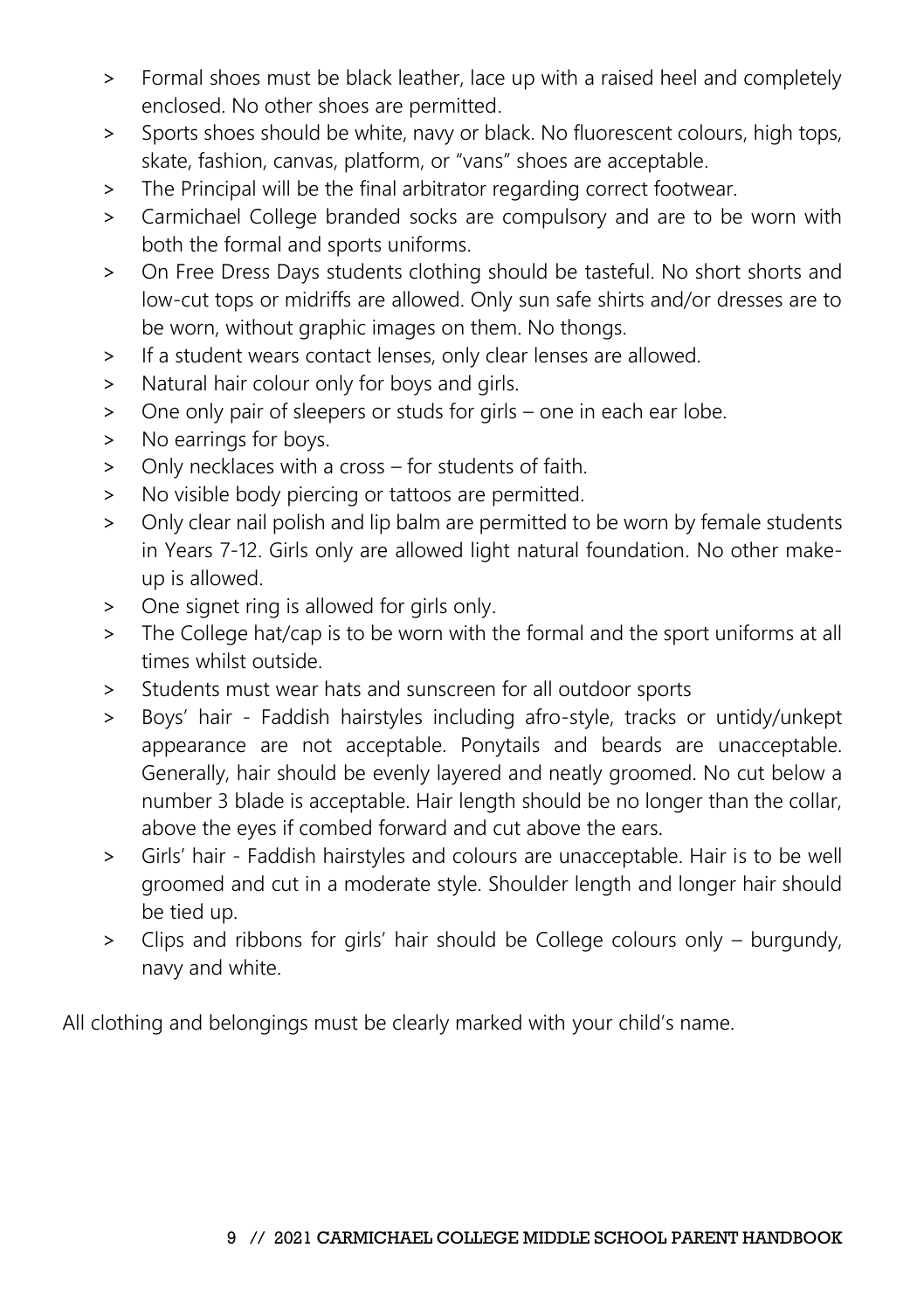#### **MIDDLE SCHOOL UNIFORM**

| <b>FORMAL UNIFORM</b>         | <b>SPORTS UNIFORM</b><br>(Specified days only)     | <b>WINTER ADDITIONS</b><br>(as per Primary School) |
|-------------------------------|----------------------------------------------------|----------------------------------------------------|
| Carmichael chambray shirt     | Carmichael senior polo shirt                       | Carmichael sports jacket                           |
| Carmichael shorts             | Carmichael sport shorts                            | Carmichael track pants                             |
| Carmichael bucket hat or cap  | Carmichael bucket hat or cap                       | Carmichael cotton jumper                           |
| Navy Carmichael branded socks | Navy Carmichael branded socks                      |                                                    |
| Plain black leather shoes     | Predominantly white, navy or<br>black sports shoes |                                                    |
| Carmichael tie                |                                                    |                                                    |

Black leather belt

#### **MIDDLE SCHOOL GIRLS: Year 6 – Year 8**

| <b>FORMAL UNIFORM</b>         | <b>SPORTS UNIFORM</b><br>(Specified days only)     | <b>WINTER ADDITIONS</b><br>(as per Primary School) |
|-------------------------------|----------------------------------------------------|----------------------------------------------------|
| Carmichael chambray shirt     | Carmichael senior polo shirt                       | Carmichael sports jacket                           |
| Carmichael checked skirt      | Carmichael sport shorts                            | Carmichael track pants                             |
| Approved navy formal shorts   | Navy Carmichael branded socks                      | Carmichael cotton jumper                           |
| Navy Carmichael branded socks | Carmichael bucket hat or cap                       | Navy tights                                        |
| Carmichael bucket hat or cap  | Predominantly white, navy or<br>black sports shoes |                                                    |
| Plain black leather shoes     |                                                    |                                                    |
| Carmichael Cross-over Tie     |                                                    |                                                    |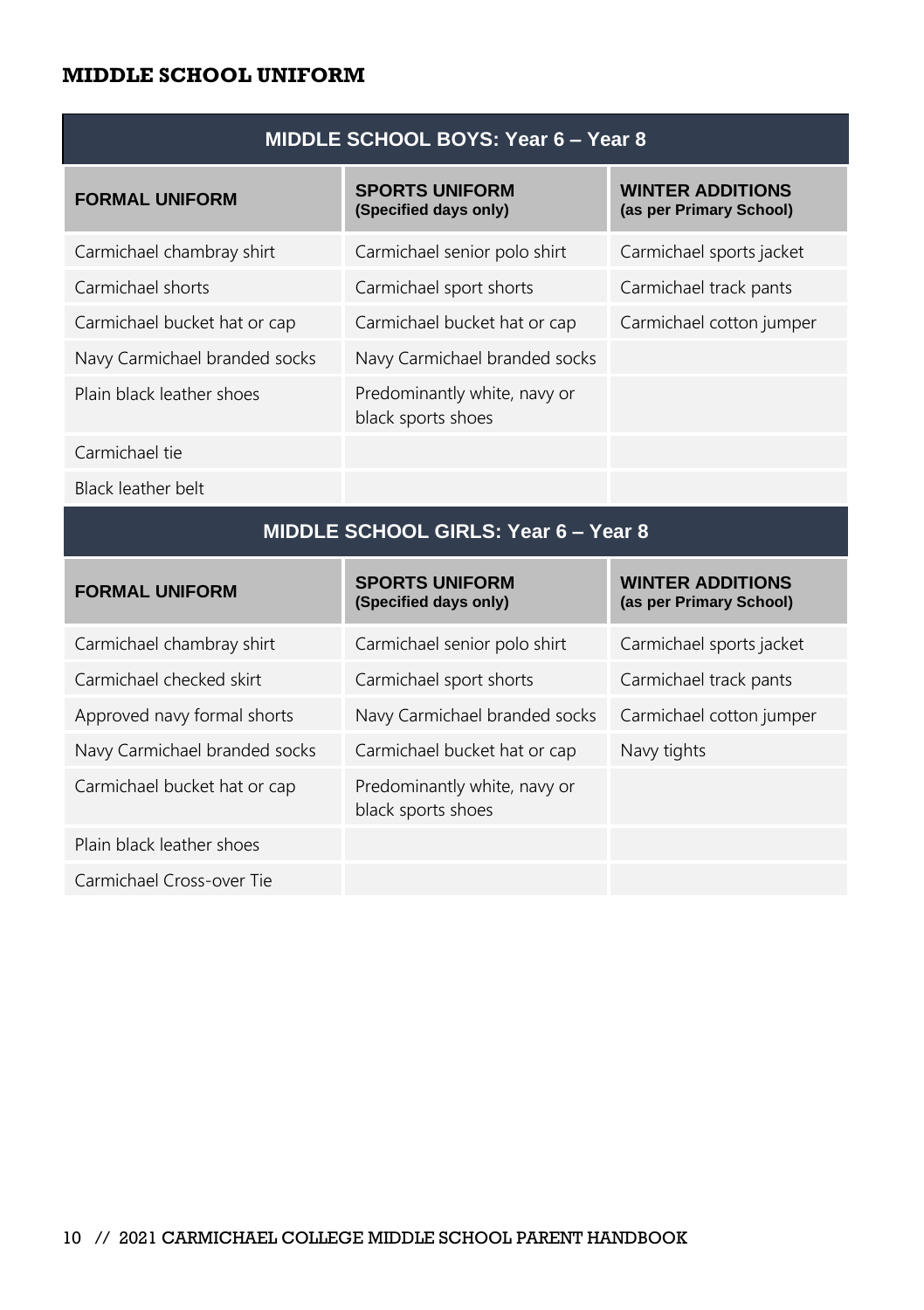

#### **4.2 // PURCHASING UNIFORMS**

All new uniform items are available at The School Locker, 4-6 Burke Crescent, North Lakes or online at [www.theschoollocker.com.au.](https://www.theschoollocker.com.au/)

Second hand uniforms are available from time to time on our Facebook Families page.



The fee schedule below is for domestic students only. Fees for overseas students may be obtained from the Registrar.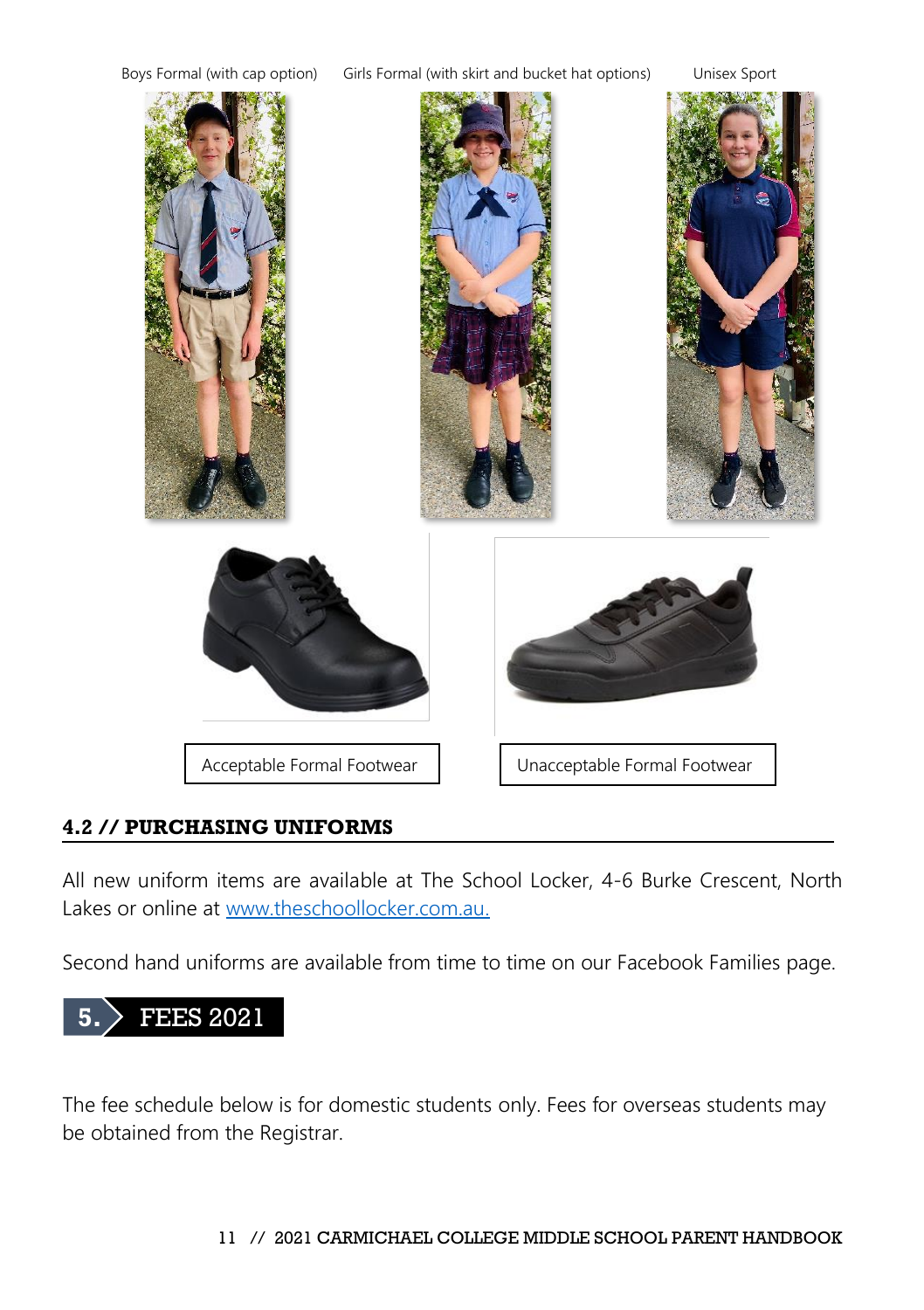| <b>TUITION FEES FOR MIDDLE SCHOOL IN 2021</b> |               |                                                |                   |                   |                   |
|-----------------------------------------------|---------------|------------------------------------------------|-------------------|-------------------|-------------------|
| <b>LEVEL</b>                                  | <b>ANNUAL</b> | THE ANNUAL FEE IS SPLIT ACROSS 4 TERM PAYMENTS |                   |                   |                   |
|                                               |               | <b>TERM1</b>                                   | TERM <sub>2</sub> | TERM <sub>3</sub> | TERM <sub>4</sub> |
| Year 6                                        | \$4,160       | \$1,040                                        | \$1,040           | \$1,040           | \$1,040           |
| Year 7                                        | \$5,400       | \$1,350                                        | \$1,350           | \$1,350           | \$1,350           |
| Year 8                                        | \$5,400       | \$1,350                                        | \$1,350           | \$1,350           | \$1,350           |

#### **5.1 // TUITION FEES**

Carmichael College's strategic plan identifies that the College is to conduct its relationships, programs and business dealings in a way that demonstrates Christian values and ethics. Parents are likewise accountable to the College for prompt and full payment of invoiced fees according to the terms of enrolment.

We have a one-fee policy. Costs for all compulsory curriculum and class-based activities and excursions are included in the tuition fees. Optional extra-curricular activities will be charged separately where applicable and must be paid for prior to the event. The onefee policy does not cover consumable items such as stationery, booklists or uniforms.

1. **Due Dates** - Fees are due on the **first day of each term** unless an alternate schedule has been agreed to in writing with the Accounts Manager. Fee invoices will generally be issued 21 days prior to the commencement of the school term. If fees are not paid by the due date, and a current payment plan has not been signed, the account will be listed as overdue and placed under review by the Finance Committee.

**2. Early Payment Discount** – An early payment discount of 5% off the tuition fees applies if the full year's tuition fees are paid prior to the first day of the school year.

**3. Family Discount** - The following reduction in tuition fees is applied when more than one student per family attends the College in Prep to Year 8:

- **2 Students** 10% reduction on tuition only
- **3 Students** 15% reduction on tuition only
- **4 Students** 25% reduction on tuition only
- **5 Students** 30% reduction on tuition only
- **6 Students** 40% reduction on tuition only

This discount is applied to each child in the family (i.e. a family of 3 students at Carmichael College would attract 15% off each child's tuition fees).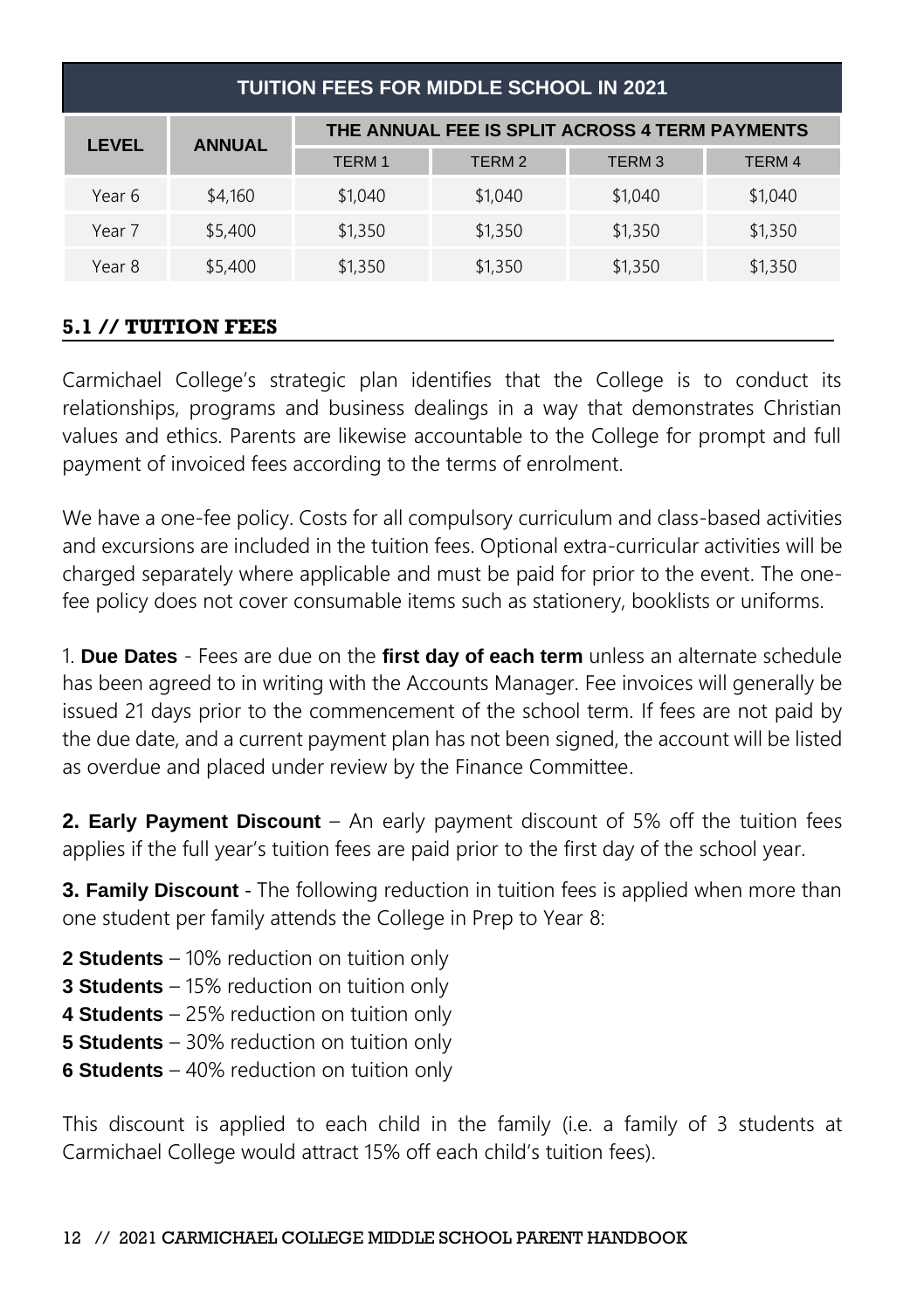| <b>FAMILY DISCOUNT EXAMPLES</b>                       |                      |              |               |                                   |  |  |
|-------------------------------------------------------|----------------------|--------------|---------------|-----------------------------------|--|--|
| <b>Year Level</b>                                     | <b>Gross Tuition</b> | Discount (%) | Discount (\$) | <b>Net Tuition</b><br><b>Fees</b> |  |  |
|                                                       |                      |              |               |                                   |  |  |
| Family with 2 students enrolled at Carmichael College |                      |              |               |                                   |  |  |
| Child 1                                               | \$4,160              | 10%          | \$416         | \$3,744                           |  |  |
| Child 2                                               | \$5,400              | 10%          | \$540         | \$4,860                           |  |  |
| <b>TOTAL</b>                                          | \$9,560              |              | \$956         | \$8,604                           |  |  |
|                                                       |                      |              |               |                                   |  |  |
| Family with 3 students enrolled at Carmichael College |                      |              |               |                                   |  |  |
| Child 1                                               | \$4,160              | 15%          | \$624         | \$3,536                           |  |  |
| Child 2                                               | \$4,160              | 15%          | \$624         | \$3,536                           |  |  |
| Child 3                                               | \$5,400              | 15%          | \$810         | \$4,590                           |  |  |
| TOTAL                                                 | \$13,720             |              | \$2,058       | \$11,662                          |  |  |

**5. Contacting Accounts** - The preferred method of communication with the Accounts Manager is via email [\(accounts@carmichael.qld.edu.au\)](mailto:accounts@carmichael.qld.edu.au). This is especially important if you are making requests to the Accounts Manager so that two-way communication can be fully documented for future reference. Parents are also strongly encouraged to provide a current email address to ensure that important financial information such as invoices, payment plans and other notifications are received in a timely manner.

**6. Payment Method** - Our preferred method of payment is **BPAY**.

**7. On-Time Payment of Fees** - The College has a strict policy that fees are to be kept current in order for the College to remain sustainable and affordable for everyone. You may want to consider implementing a regular payment plan in co-operation with the Accounts Manager to spread the cost of your fees over the course of the year. Failure to pay fees may result in your child's enrolment being cancelled. Communication with the Accounts Manager is vital if you experience a sudden or unexpected financial difficulty. All parents or guardians who have signed a Confirmation of Enrolment and/or Enrolment Contract are jointly and severally liable for the payment of fees. The College reserves the right to add an overdue charge of 10% of the outstanding balance if fees remain unpaid at the end of the year.

**8. Notification of Withdrawal** - Notification of withdrawal of enrolment from the College must be provided in writing (letter or email) giving one full term's notice. Otherwise, fees for the following term become due and payable. We commit resources on the basis of confirmed enrolments and will suffer loss from inadequate notification of termination.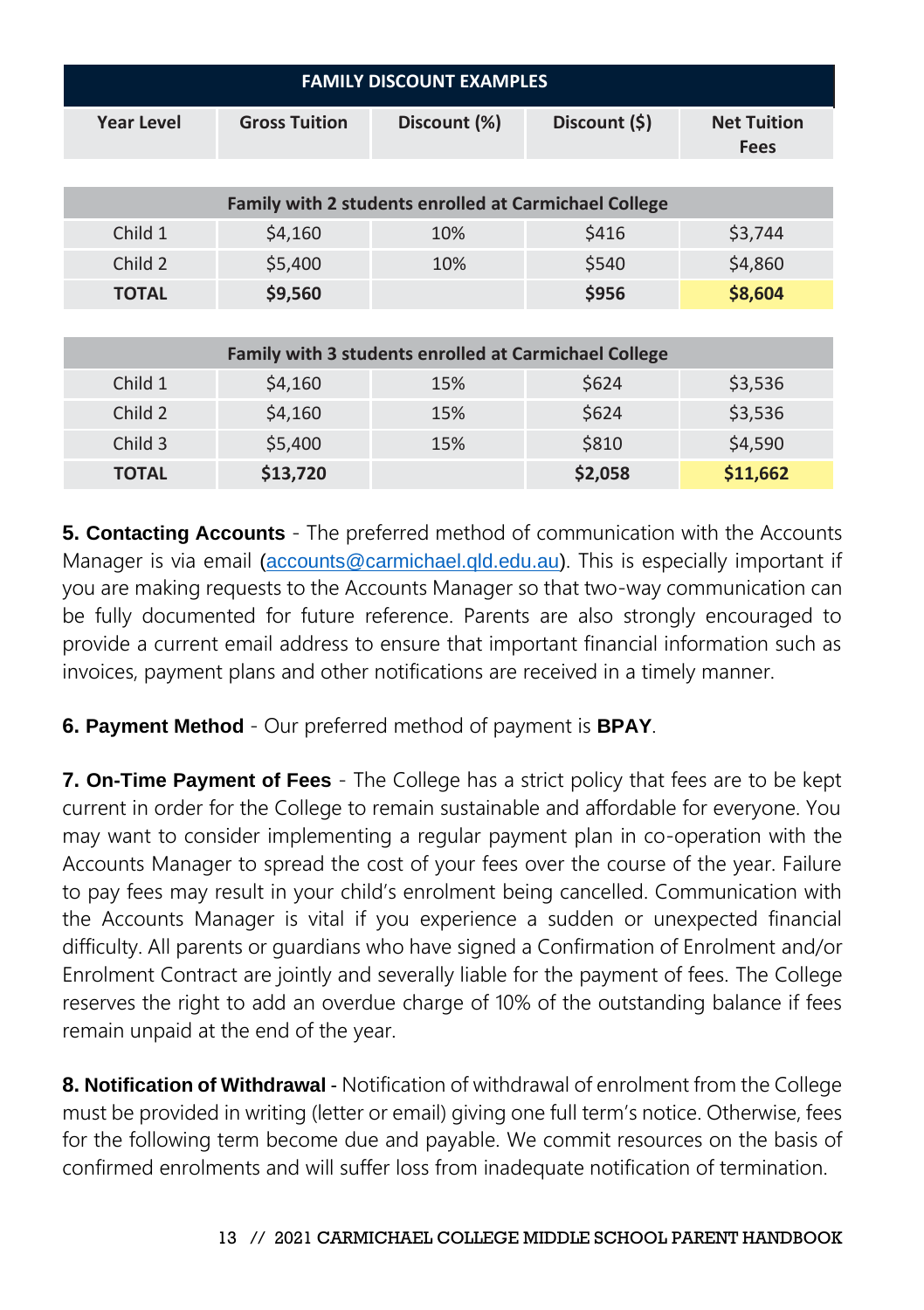**9. Confirmation of Enrolment Fee** - The Confirmation of Enrolment fee of \$300 is payable immediately when the student enrolment position is confirmed. The Confirmation of Enrolment fee is non-refundable if the student does not start at the College on the agreed starting date. The paid Confirmation of Enrolment fee will be transferred to the student's school fee account when the student commences at the College.

**10. Remission of Fees** – No remission of fees, either in whole or in part, will be made should the student be absent for any reason whatsoever, including circumstances where the student is suspended or expelled from the College.

**11. Building Fund/Library Fund Contributions** (tax deductible): The suggested contribution is \$250 per year per family. Cheques are to be made payable to the Carmichael College Building Fund.

**12. Instrumental Music** - Private music lessons are invoiced directly by the instrumental teacher. Group instrumental lessons for students in Years 4 to 5 are free of cost. Instrument hire, for those students who require it, of \$50 per term will be invoiced at the start of each term with a once off instrument bond of \$50. The bond is refunded in full when the student ceases lessons and returns the instrument in good condition. Parents are expected to pay all invoices before students will be permitted to participate in lessons.

**13. Excursions, Camps and Extra-Curricular Activities** - Excursions and camps are beneficial learning activities and are encouraged. The cost of these activities is usually included in the tuition fees. Where the cost of an excursion, camp, or other activity is significant, an amount will be **charged separately** during the term in which the event occurs. Before implementing these activities, teachers are required to consider the interests of students and the cost impact upon families, and justify the need for them to College management.

The cost of these separate excursions or camps must be **paid in full prior to the event**. Where tuition fees are outstanding, parents are expected to bring their account up to date before students will be permitted to attend the compulsory excursion or camp.

### 6. THE CARMICHAEL COLLEGE DAY

#### **6.1 // SUPERVISION OF STUDENTS**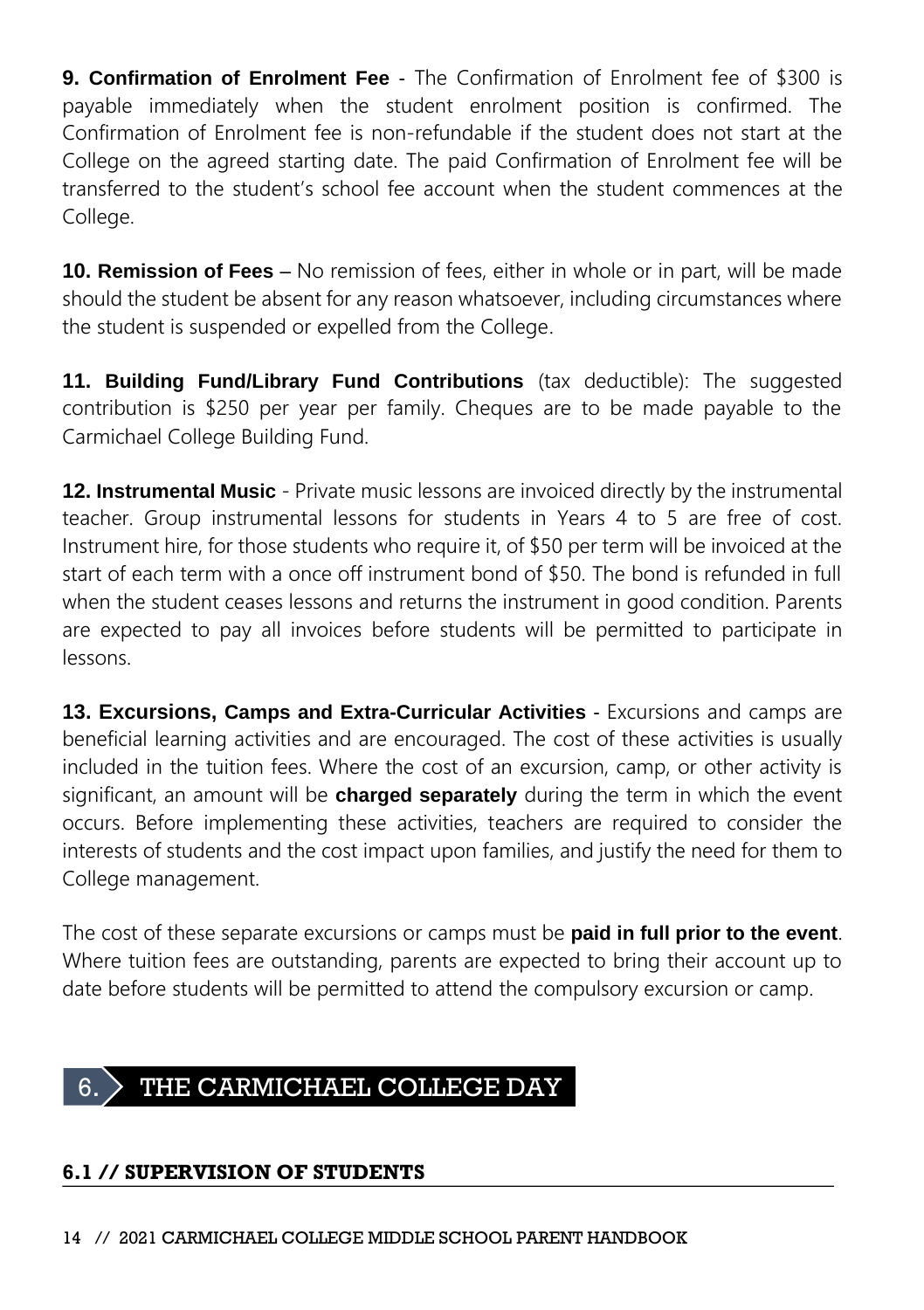- > Staff members are rostered for student supervision from 8am each morning. Supervision before this time is limited.
- > Students are **not** to be on the grounds **before** 8am unless they are part of an arranged excursion, field exercise, camp group, sporting activity or Outside School Hours Care.
- > Staff members are rostered to undertake student supervision until 3:15pm each day. Parents are requested to ensure that their children have been collected and have left the school grounds by 3:20pm. This is a Workplace Health and Safety requirement. The College Admin must be contacted by parents and alternate arrangements made for students not collected by this time.

|                     | <b>MIDDLE SCHOOL</b> |  |  |
|---------------------|----------------------|--|--|
| <b>PC Class</b>     | 8:30am-8:50am        |  |  |
| <b>Period 1</b>     | 8:50am-9:45am        |  |  |
| Period 2            | $9:45$ am-10:40am    |  |  |
| <b>First Break</b>  | 10:40am-11:10am      |  |  |
| Period 3            | 11:10am-12:05pm      |  |  |
| Period 4            | 12:05pm-1:00pm       |  |  |
| <b>Second Break</b> | 1:00pm-1:50pm        |  |  |
| Period 5            | 1:50pm-3:00pm        |  |  |

#### **6.2 // TIMETABLE**

#### **6.3 // TUCKSHOP**

Tuckshop is available 5 days a week. Years 6, 7 and 8 may order at the tuckshop but are also able to continue to order online through Flexischools (go to [www.flexischools.com.au](https://www.flexischools.com.au/) for more information and to set up an account). Please note, the cut-off each day for placing Flexischools orders is 8am. See Admin for more details.

#### **6.4 // FOOD ALLERGIES**

#### **CARMICHAEL COLLEGE IS A NUT AND EGG-FREE ZONE**

#### **Information on Food Allergies**

A food allergy is an immune system response to a normally harmless food protein that the body believes is harmful. When the individual eats food containing that protein, the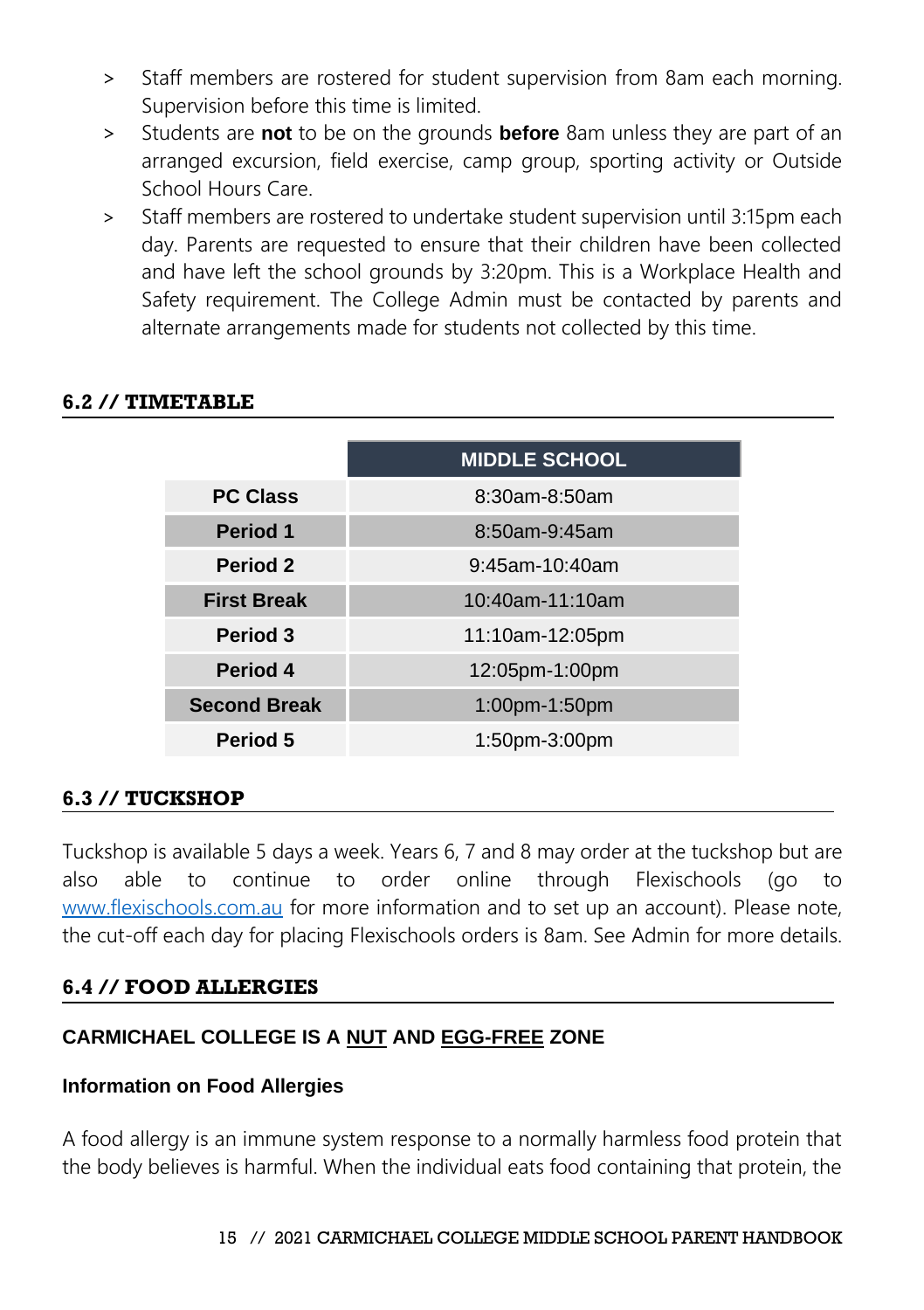immune system releases massive amounts of chemicals, triggering symptoms that can affect a person's breathing, gastrointestinal tract, skin, and/or heart. Anaphylaxis is the most severe form of allergic reaction and is potentially life-threatening. It must be treated as a medical emergency, requiring immediate treatment and urgent medical attention.

It is estimated that up to 400,000 (2%) Australians, including 1 in 20 children suffer from food allergies and some of them will experience a life-threatening (anaphylactic) reaction.

Peanuts are the leading cause of severe allergic reactions, while egg is the most common allergen. Adrenaline is the first line treatment for severe allergic reactions and can be administered via auto-injector, called the EpiPen®/Anapen®.

To learn more about anaphylaxis and food allergies, you can visit the following websites:

#### [www.allergyfacts.org.au](https://www.allergyfacts.org.au/)

#### [www.allergy.org.au](https://www.allergy.org.au/)

As the only way to manage a food allergy is avoidance, the College has implemented several strategies to help prevent a severe allergic reaction. We can never totally eliminate the risk of anaphylaxis but we can do all things that will help to lessen the risk. **Therefore,** w**e have a no nuts and no egg policy at the College.**

This means that no nut products are to be brought to school. This includes nut spreads such as peanut paste and nutella. Eggs and egg products are more complex. No eggbased products such as quiches, frittatas and egg sandwiches are to be brought to school. There are many other alternatives for lunchboxes.

# 7. HEALTH & SAFETY

#### **7.1 // GENERAL**

The Bible tells us that our children are fearfully and wonderfully made by God (Psalm 139:14). Every hair on their little heads are numbered (Luke 12:7). Carmichael College recognises that protecting students from harm and the risk of harm is fundamental to maximising their personal and academic potential. For these reasons the welfare and best interests of your children will always be our primary consideration.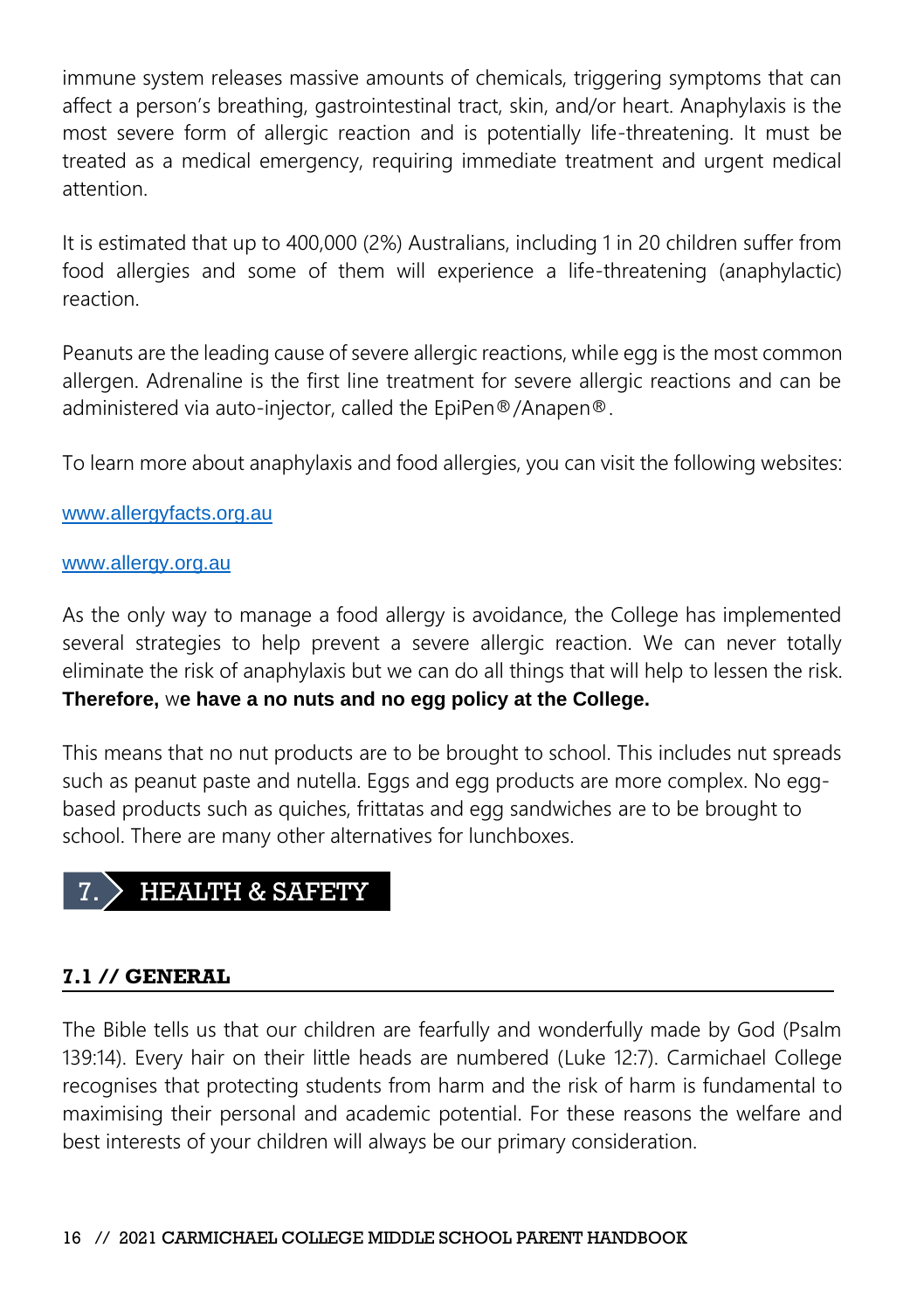Carmichael College is strongly committed to the care and well-being of students and staff and this section describes policies on Child Protection, Bullying and Harassment, Sun Protection and Code of Conduct.

The interests of the students are best served when home and school are **united** in their approach. Parents are therefore required to support the Policies and Guidelines of the College. Policies may be varied at any time and will be communicated either by announcement at school assembly, publication in the school's newsletter, through daily notices to students, or on the College website.

We expect our students to show respect to our staff, volunteers, and their peers, and comply with safe practices. Employees must ensure that their behaviour towards, and relationships with students, reflect proper standards of care for students and are not unlawful. The College will respond diligently to a report of suspected or actual harm, or risk of harm to a student.

#### **7.2 // PROTECTION FROM HARM**

#### a) What is harm?

Queensland legislation defines harm as any detrimental effect of a significant nature on the child's physical, psychological or emotional wellbeing. Harm can be caused by:

- > Physical, psychological or emotional abuse or neglect
- > Sexual abuse or exploitation
- > Domestic or family violence

#### b) How does the College try to prevent harm?

The Principal, and the Workplace Health & Safety Officer ensure that:

- > Staff understand and fulfil their obligations under the policies of the College
- > New staff provide an acceptable reference from their previous employer
- > Non-teaching staff and non-parent volunteers who have contact with children have a current positive suitability notice issued by the Commissioner for Children and Young People and Child Guardian

#### c) How will the College help my child?

If the Principal receives a report of harm to your child, they will support the child by:

- > Responding rapidly and diligently to the report
- > Reassuring the student

#### 17 // 2021 CARMICHAEL COLLEGE MIDDLE SCHOOL PARENT HANDBOOK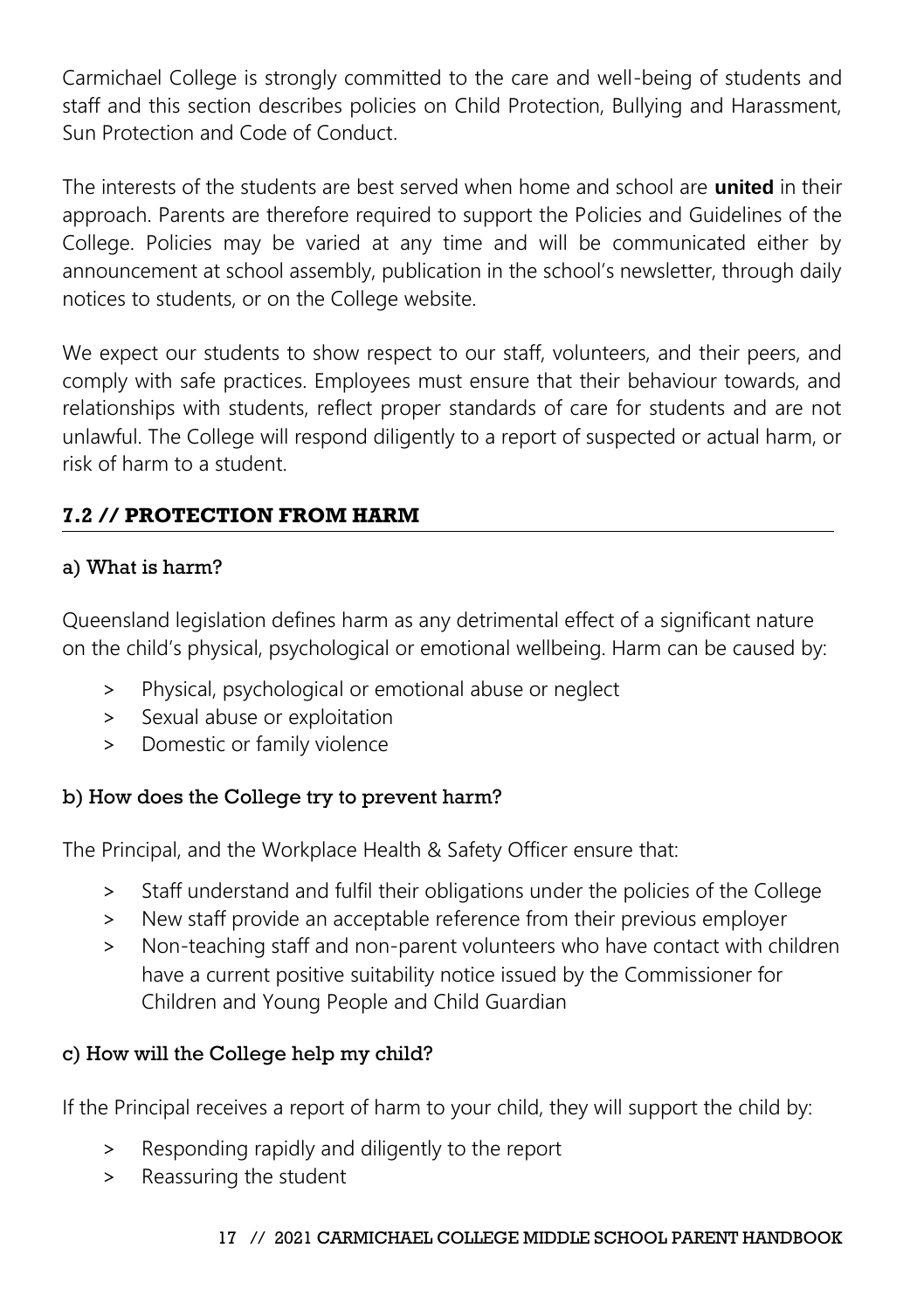- > Protecting the child's confidentiality as much as possible
- > Offering continuous support
- > Providing counselling if requested

#### d) What should you do if you become aware or reasonably suspect that harm has been caused to a student of the College by a member of staff, someone outside of the College or by other students?

You should report your concerns to the Principal or to any other College staff member.

#### e) What will happen next?

If you report your concerns to staff other than the Principal, staff will report it immediately to the Principal. If the complaint concerns the Principal, then staff will report it to the Executive Director who is Chairman of the Carmichael Board. Any action that needs to be taken under staff disciplinary procedures as a result of an allegation not requiring police intervention will be handled confidentially within the College.

It will be reported to police immediately if the harm relates to sexual abuse; or to the Department of Families if appropriate; or it may be dealt with internally if the matter does not require mandatory reporting to an outside authority.

#### f) What about confidentiality?

It is our policy that confidentiality between the College and parents will be respected and any concerns raised by parents will not rebound adversely on their children. Thus, knowledge of it will be limited to the Principal, the Executive Director and those directly involved.

Each person who has access to information regarding suspected or disclosed harm has an obligation to observe appropriate confidentiality. However, the College is unable to promise absolute confidentiality since the steps of the Policy will require disclosing, internally and externally, certain details involved in responding to the report. State authorities can compel people to give evidence about actions under the Policy and to produce documents. You would be fully informed if information you provided were to be passed on to a third party.

#### g) What should I do if I require more information?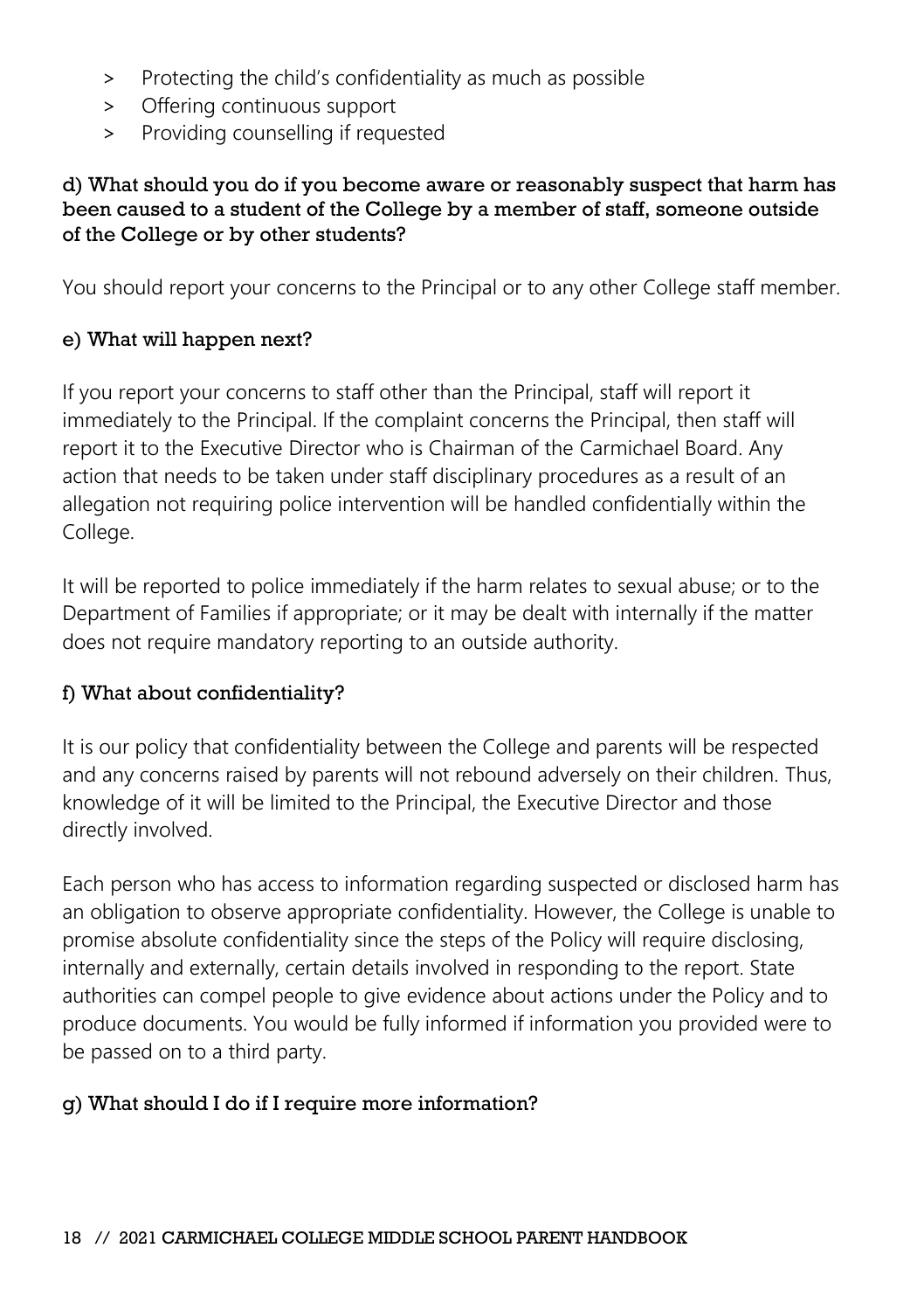The College's complete Child Protection Policy is available at Reception. Parents and students may access this policy at any time. You may also make an appointment to discuss the policy with the Principal if you wish to clarify any matters.

#### **7.3 // BULLYING (INCLUDING CYBERBULLYING)**

#### a) Definition

By definition, bullying is **repeated** oppression, psychological or physical, of a less powerful person or group by a more powerful person or group. It may be manifested in many ways e.g. harassment (verbal, sexual or psychological), victimisation, alienation, coercion, intimidation, exclusion, ostracism, discrimination. Bullying results in hurt, fear, loss of self-esteem and decreased social effectiveness for the victim.

In any form, bullying is not acceptable behaviour within Carmichael College because it is entirely contrary to the ideals of the school. In accordance with the school's behaviour plan, Carmichael College seeks to eradicate bullying by developing in the classroom and publicly in assemblies:

- > The belief that all students belong here (Resilience Rule 1)
- > Student respect and concern for others, of all races and creeds
- > Student responsibility for their own behaviour
- > Critical and effective thinking and problem-solving skills in students
- > An environment that nurtures and promotes student self-worth.

#### b) Dealing with reports of bullying

The following steps are a guide to dealing with reports of bullying.

1. It is never acceptable to the College to turn a blind eye to bullying. If bullying is reported, staff will act immediately to ensure student safety.

2. A clear account of the incident will be recorded and given to the Principal or delegate.

3. The Principal or delegate will then work through the school's Bullying Prevention Policy.

#### c) Help for students

Students who have been bullied will be helped and supported by:

- > reassuring the student
- > offering support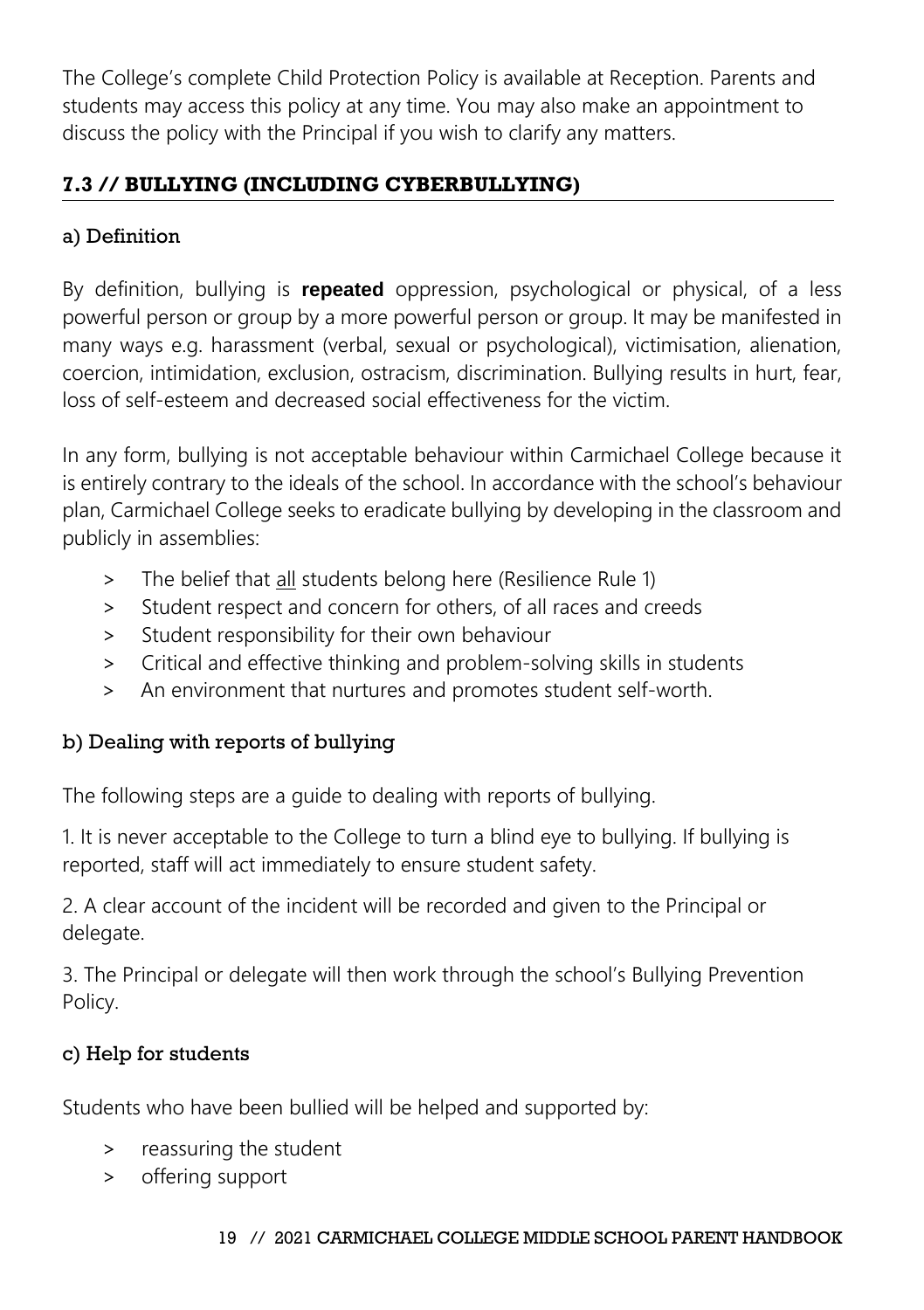- > providing encouragement to form and maintain friendships with non-bullying students
- > discovering why the student became involved
- > establishing the wrongdoing and the need to change
- > enlisting the support of parents/caregivers to help change the behaviour and the attitude of the bullied student, and the bully, where appropriate

#### **7.4 // SUN PROTECTION**

Students in middle school must wear either the College hat or cap (see section on Uniforms) and sunscreen for all outdoor activities for all seasons, including winter. Sunscreen is provided by the College and kept in classrooms, and sports kits.

Where possible, events are organised outside peak UV radiation periods. Sun protection issues are included in the health curricula.

#### **7.5 // CODE OF CONDUCT**

- > The purpose of the Carmichael College Behaviour Management Plan is to facilitate an environment which supports the development of students to make responsible choices and own their behaviour. The Christian orientation of the College means that the responsibility of the students is to respect authority, be responsible and care for others. Students are encouraged to participate in and contribute to the broader life of the College.
- > Carmichael College has identified the following school rules to teach and promote our high standards of responsible behaviour:
	- Be safe
	- Be responsible
	- Be respectful.
- > Students are encouraged to participate in and contribute to the broader life of the College.
- > Students are expected to represent the College and its high standards of behaviour and dress at all times, including during travel to and from school and when in public. Students must understand that their behaviour at all times impacts the reputation of the College and the Carmichael community. Behaviours that adversely affect the well-being of the community will be investigated and dealt with according to the Behaviour Management Policy.
- > Standards of honesty, courtesy, modesty, and moral purity in action and language are to be maintained.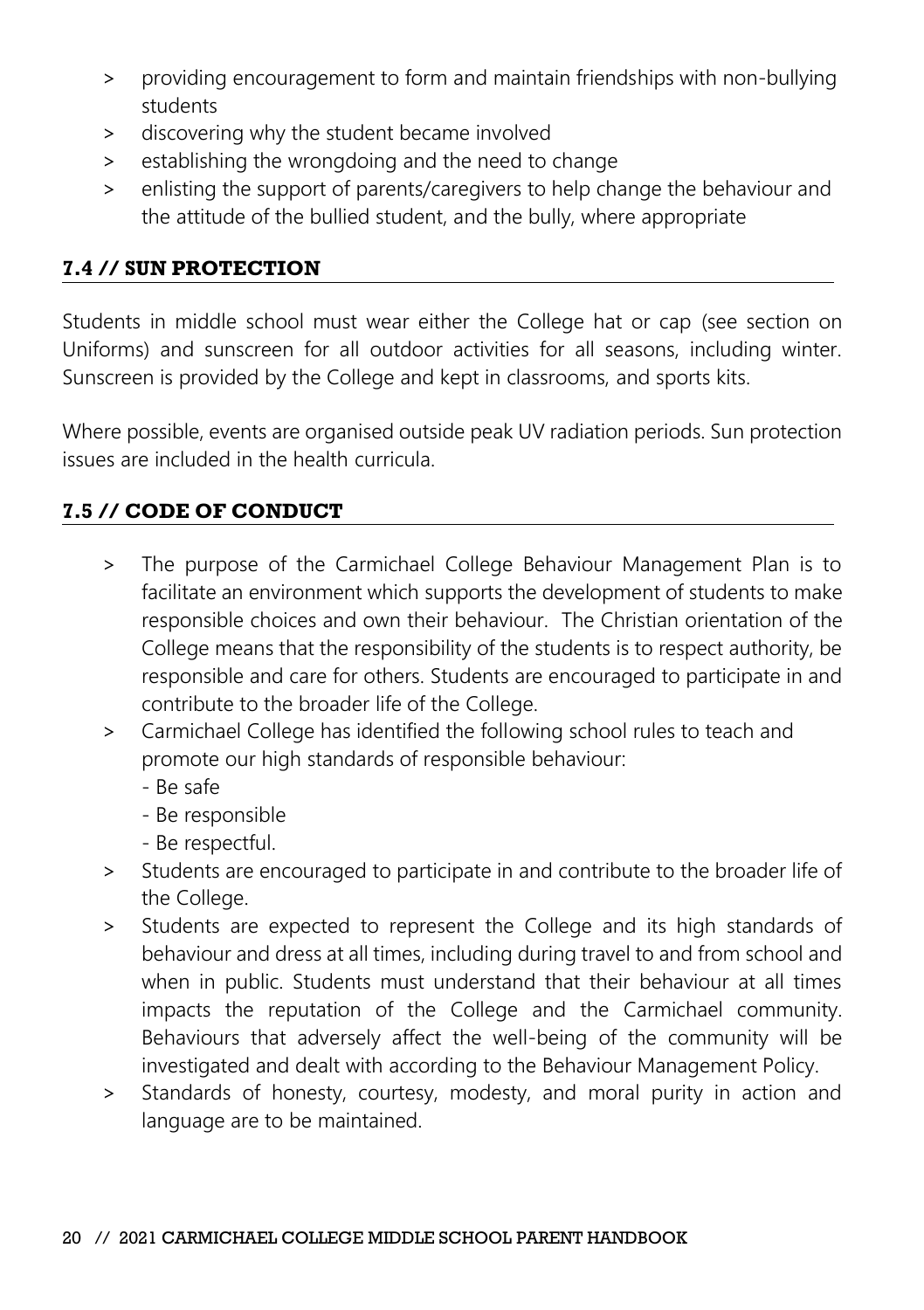- > Students must remain in the grounds unless prior permission has been obtained from an approved College Officer. Students must be signed out by a parent or guardian when leaving before 3.00pm.
- > Students are expected to wear their uniforms consistent with the uniform policy.
- > The appropriateness of uniforms and appearance is determined by the Principal and Staff.
- > Each student is expected to respect the property rights of the school and every member of the school. All breakages and damage must be reported to the Principal or Staff immediately by the person responsible. All breakages and damage caused by irresponsible or malicious actions of a student must be paid for by the student, parents or guardian of the student. Payment for breakages and damage will be in addition to any disciplinary measures or other appropriate action deemed necessary by the College.
- > It is a criminal offence to use mobile phones and other devices to menace, harass or offend another person. Students who use their phones/devices to engage in personal attacks, harass another person, or post private information about another person using digital messages, taking or sending photos or objectionable images or bullying other students, or who use vulgar, derogatory or obscene language while using a device will have their devices confiscated for a period decided by the Principal. Students should note that, in extreme cases, the school will involve the police.
- > Students are not permitted to upload any media to the web which identifies the College in any way without permission from the Principal.

#### **7.6 // DETENTIONS AND SUSPENSIONS**

- > The College will encourage students to respect the behaviour code.
- > Students who disrupt classes, breach school rules and/or display disrespectful behaviour will be dealt with according to the behaviour management plan.
- > Students will be transitioned through progressive levels of consequences if wrong behaviours continue, which may include detention, suspension or exclusion.
- > Any process involving suspension or exclusion will involve interaction with parents.
- > The Principal is the final arbiter on matters of behaviour management.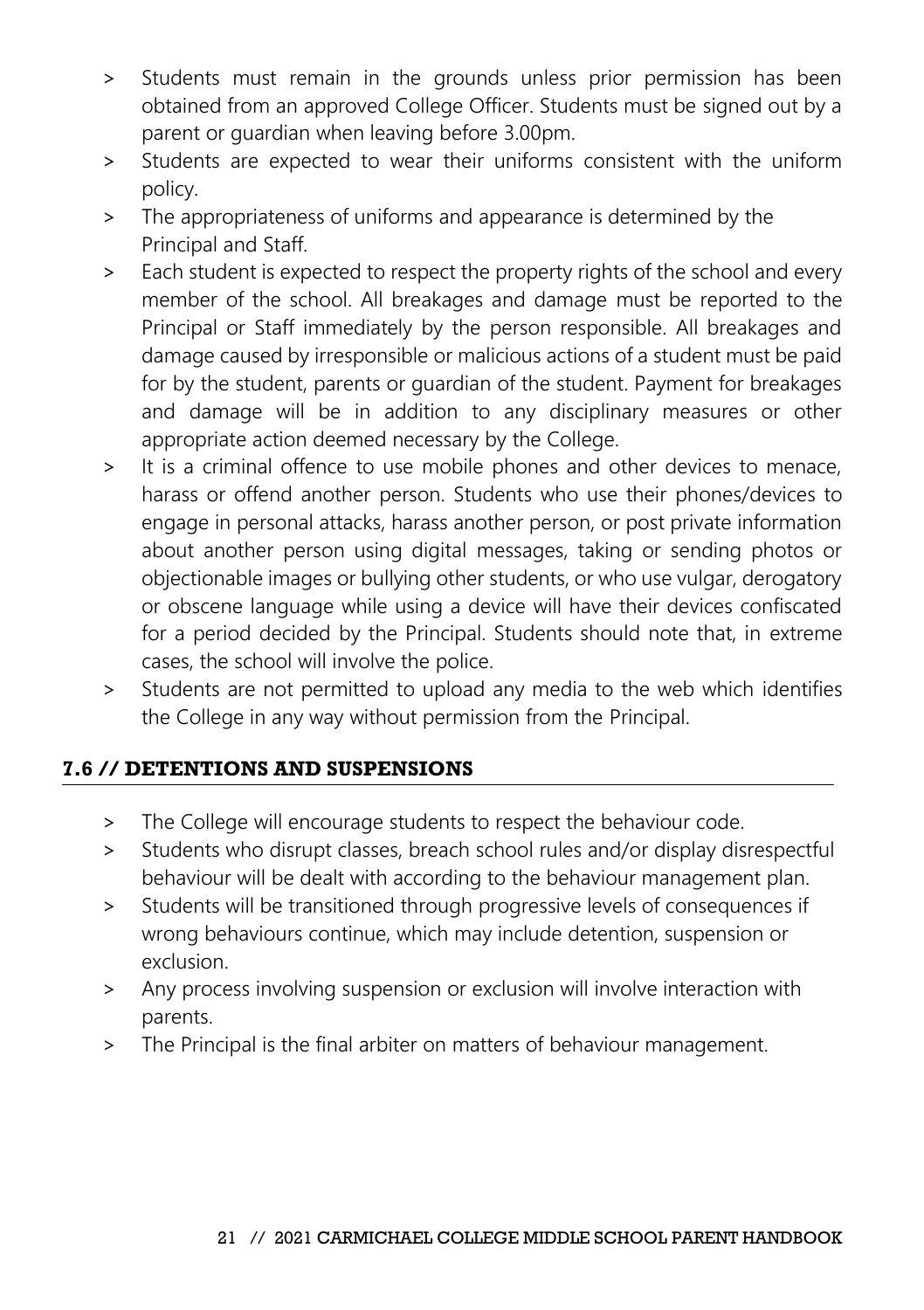#### **7.7 // COMPLAINTS RESOLUTION POLICY**

Carmichael College takes seriously sincere complaints and concerns that may be raised by parents, and they will be dealt with promptly. If a parent has a grievance concerning a student or their child's teacher, please discuss the issue in the first instance, with the teacher. If the problem is not resolved then please contact the Heads of Department, and/or Principal if required.

#### **7.8 // HEALTH**

#### a) Sick Students

It is paramount that if your child is sick to please keep them at home. Parents will be contacted by the school to collect students who exhibit signs of illness during the day.

#### b) First Aid

First Aid may be provided at school. In the case of a serious injury or illness, parents will be requested to take their child to a doctor or hospital. Where there is an emergency, the College will call for an ambulance to attend the scene and determine if it is necessary for the student to be transported to hospital.

#### c) Infectious Diseases

Please be considerate of your child's friends and teachers, and those students who are immune-compromised. The illnesses shown below spread quickly and easily through whole classes and families. Parents should ensure that children are appropriately vaccinated. This table should be read in conjunction with the ['time out' poster](https://www.health.qld.gov.au/__data/assets/pdf_file/0022/426820/timeout_poster.pdf) published by the Queensland Department of Health.

| <b>ILLNESS</b>               | <b>EXCLUSION PERIOD</b>                                                                                                                               |
|------------------------------|-------------------------------------------------------------------------------------------------------------------------------------------------------|
| Chicken pox                  | At least 5 days after last eruption when all blisters have crusted                                                                                    |
| Diarrhoea and/or<br>Vomiting | At least 24 hours without symptoms (unless otherwise specified<br>by doctor or Qld Health) i.e. 24 hours from the last loose bowel<br>motion or vomit |
| German measles (rubella)     | At least 4 days from when rash appears                                                                                                                |
| Measles                      | At least 4 days from when rash appears                                                                                                                |
| <b>Mumps</b>                 | At least 5 days after onset of swelling                                                                                                               |
| School sores (impetigo)      | At least 24 hours on antibiotics                                                                                                                      |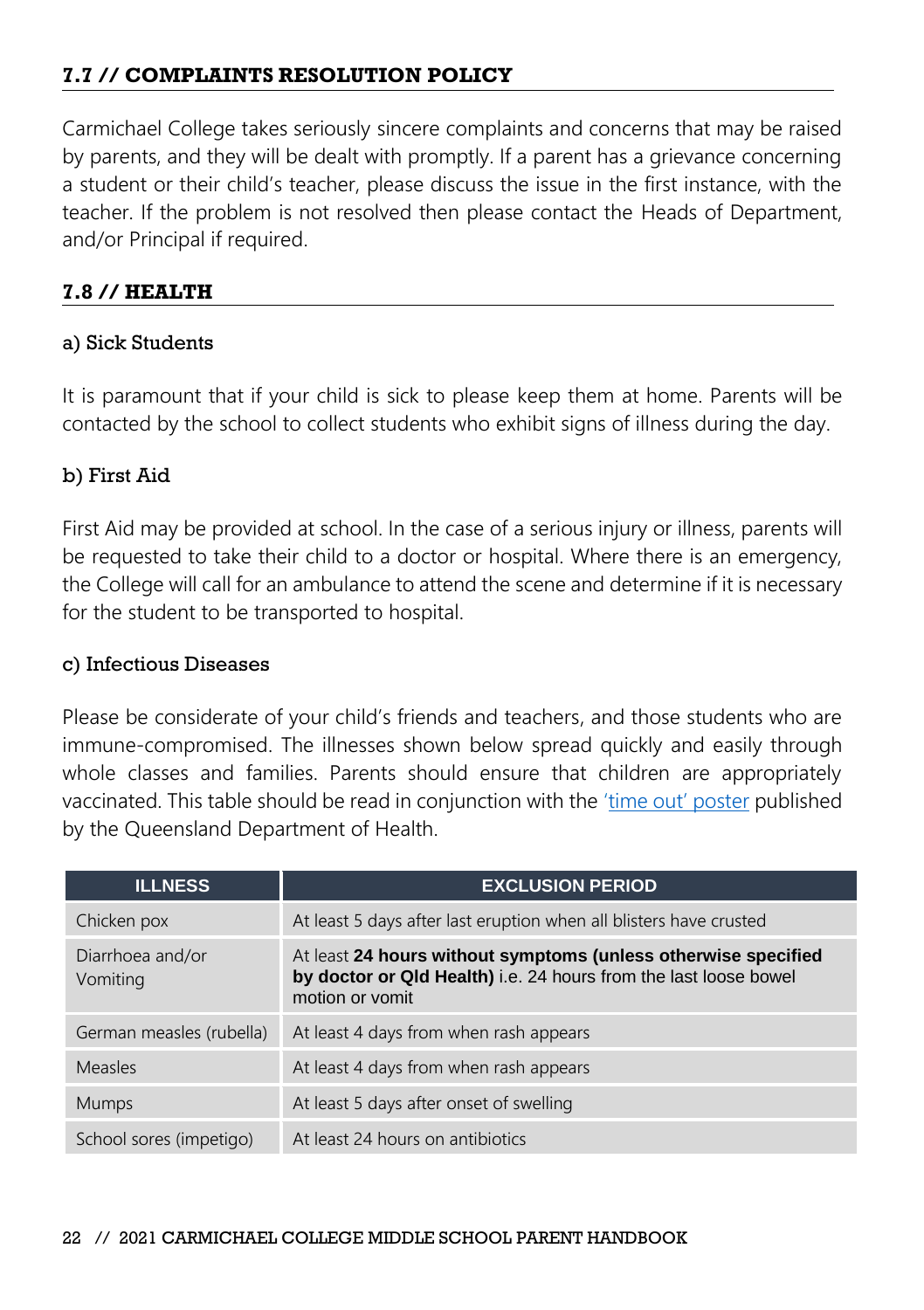#### d) Medication

If children are ill enough to require medication, they should remain at home. If, however, a child is well enough to attend school but needs medication, then prescribed medication will only be administered by Carmichael College staff if:

1. Written authorisation is received from the child's parent or care provider. Please complete the Student Medication Request Form available from the College Administration.

2. The medication is supplied in its original container clearly labelled by a pharmacist with the child's name.

Treatment for long-term conditions such as anaphylaxis, asthma, epilepsy, diabetes and mental health requires a medical plan from the child's medical practitioner or specialist detailing the medical condition of the child and how the condition is to be managed. This is in addition to the written authorisation for the administration of medication.

#### **7.9 // LATE SLIPS AND EARLY DEPARTURES**

For late arrivals, students and their parent/care provider must first report to Administration. The student will be given a late slip and must hand it to their class teacher. If a student is being collected early, parents/care providers must sign their child out at Administration prior to collecting the student from their classroom.

#### **7.10 // FRIENDSHIPS**

Students are encouraged to make friends and be friendly to others. However, we have a "hands-off" policy that precludes outward displays of affection between students while at school or travelling to and from school and at school events.

#### **7.11 // LOST AND FOUND**

The lost property table is located outside Room C2. Please ensure all of your child's belongings are NAMED.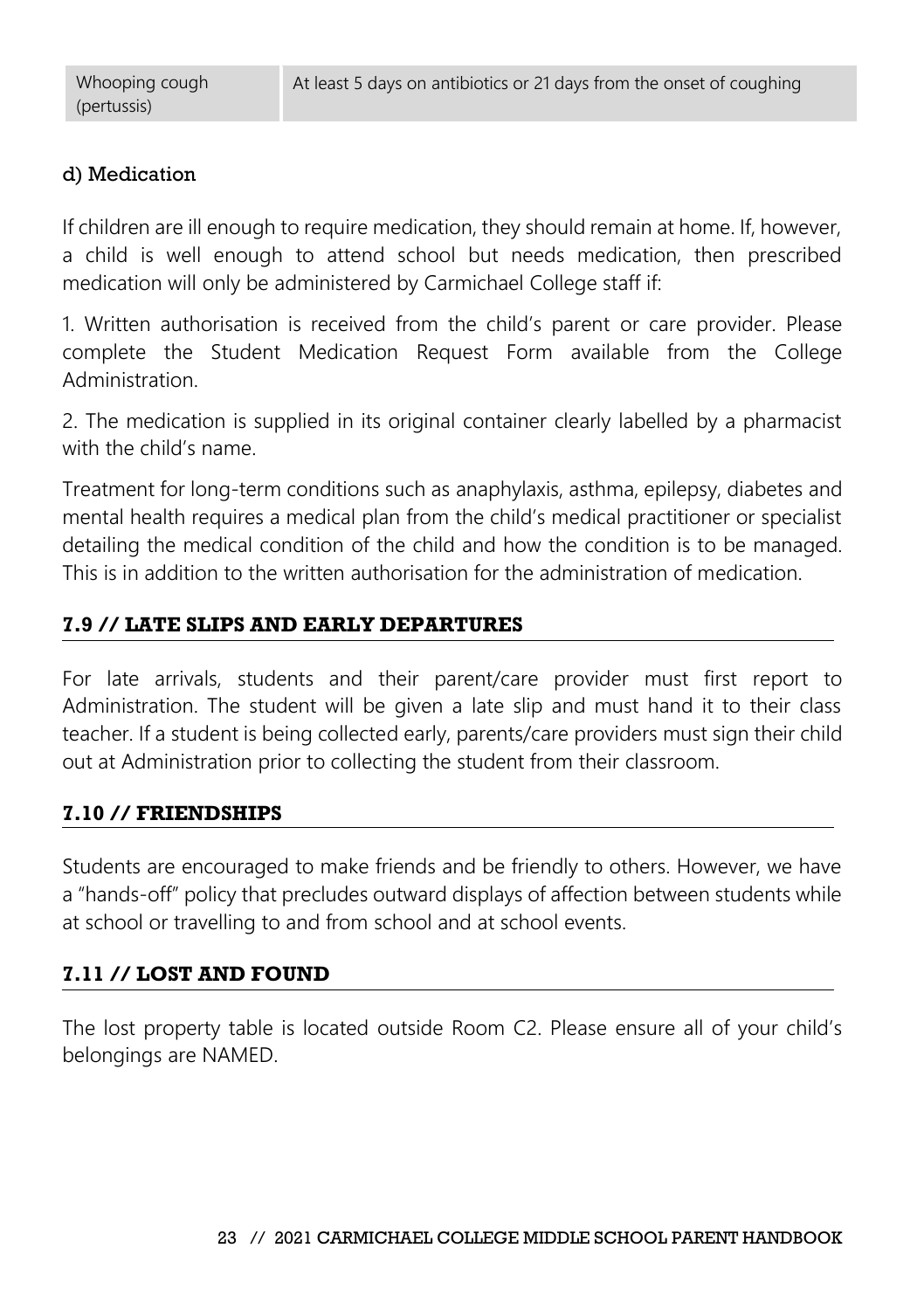#### **7.12 // MOBILE PHONES AND ELECTRONIC DEVICES**

Students may bring mobile phones to school if it is a requirement of their parents. Phones must stay in the student's locker from the first bell in the morning until the final bell in the afternoon. Should students be found on their phones during the day, their phone will be confiscated and returned at the end of the day. Should students continue to be in breach of the mobile phone use policy, students will then be required to hand their phones in to Admin every morning, alternatively they will be confiscated until the end of term. The College accepts no responsibility for students who lose or have their phone stolen while at or in transit to/from school. Phones may be left at Administration in the morning and collected in the afternoon if preferred.

Students are not to use any devices to take photos or film, without the teacher's permission. Student device use must adhere to the Student Acceptable Use Policy, whereby device use is strictly for teacher-specified educational purposes only.

Access to the school network (wi-fi, internet, printers, etc.) is through the school firewall on school-owned devices, to maintain a safe environment for students.

#### **7.13 // SOCIAL NETWORKING – ELECTRONIC MEDIA**

It is a condition of enrolment and continued enrolment at Carmichael College that students adhere to the following boundaries in regard to social networking sites and electronic media:

- > Students must demonstrate respect for others and the College.
- > Students must not make any comment on social networking sites (whether the profile or user-generated content is identifiably theirs or belonging to someone else) or any other digital media including email that targets any Carmichael College student or staff member with perceived negative intent, or undermines the name and/or good work of the College.
- > Students must not upload to the web, photos or videos taken on the College campus, or which identify the College in any way without the permission of the Principal.

#### **7.14 // INTERNET SAFETY TIPS FOR PARENTS**

Here are some safety tips from [www.cybersmartkids.com.au](https://www.cybersmartkids.com.au/):

- > Spend time online with your kids. Check out good sites together.
- > Help your kids use the Internet as an effective research tool.
- > Be aware of online stranger danger, particularly in chat rooms. Set house rules about what information your children can give to others and where they can go online.

#### 24 // 2021 CARMICHAEL COLLEGE MIDDLE SCHOOL PARENT HANDBOOK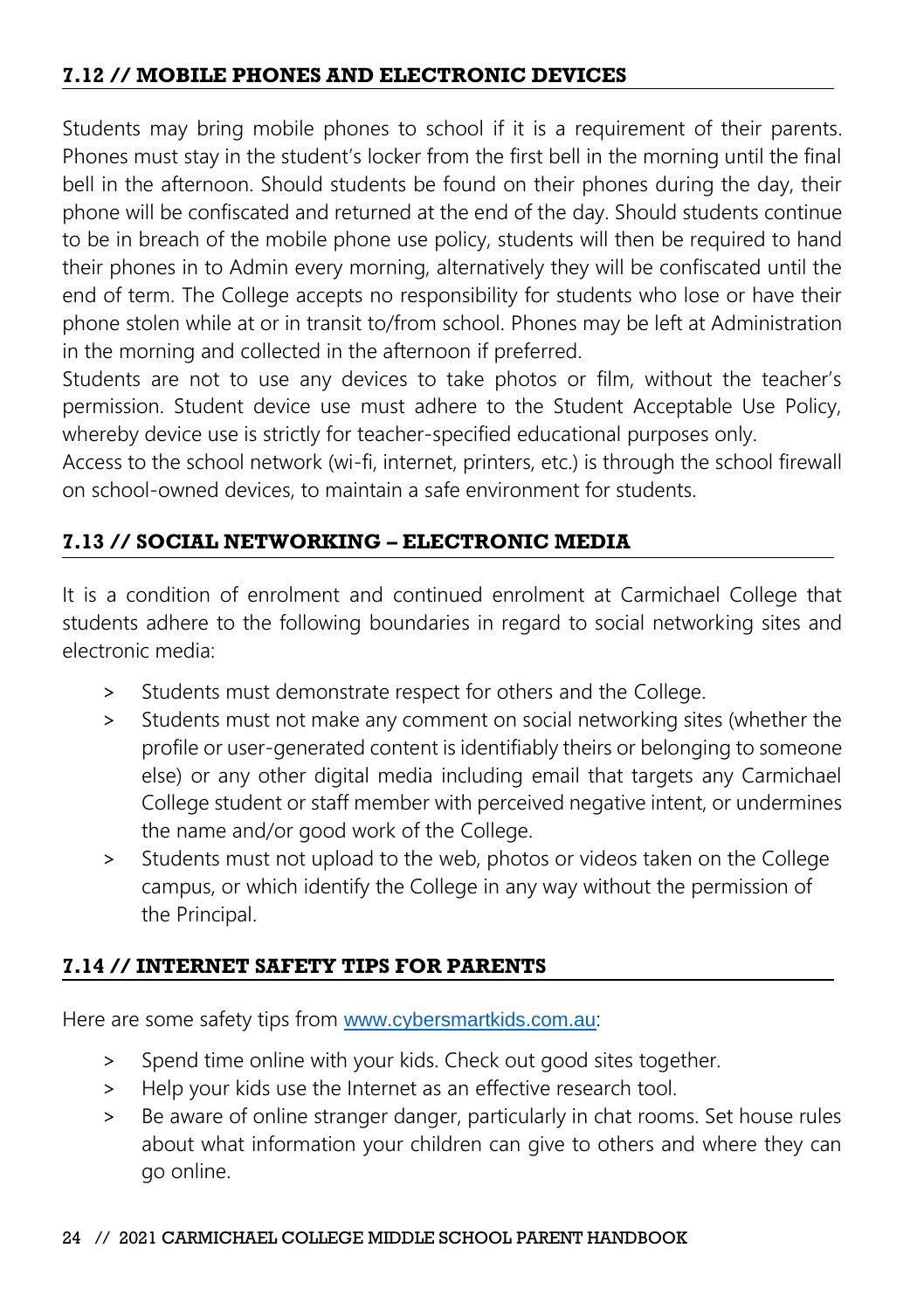- > Put the Internet computer in a visible area of the home, such as the living room, rather than a child's bedroom.
- > Talk to your kids about their Internet experiences, the good and the bad. Let them know it is okay to tell you if they come across something that worries them. (It doesn't mean that they're going to get into trouble.)
- > Teach your kids that there are ways they can deal with disturbing material they should not respond if someone says something inappropriate and they should immediately exit any site if they feel uncomfortable or worried.
- > Teach children that information on the Internet is not always reliable.
- > Encourage children to treat others in the same way they should in real life by giving them understanding of "netiquette".
- > Know the best ways of avoiding SPAM.
- > Consider using filters, labels and safe zones.

#### **7.15 // MONEY AND VALUABLES**

- > Students must not bring large sums of money or other items of value to school. If, however, it is necessary, any money or valuable item(s) should be left in safekeeping with Administration. They can be collected at the end of the school day. The College accepts no responsibility for loss of money and/or valuables or damage to same. Wallets should not be left in school bags or lockers.
- > Electronic devices such as portable CD players, iPods, mp3s and mp4s, cameras etc. should not be brought to school and if found, will be confiscated and returned at a later date.
- > Cameras are not to be brought to school. Where students are required to take photographs for field reports the College will supply one of its own cameras for student use under teacher supervision.

#### **7.16 // STUDENT TRAVEL TO AND FROM SCHOOL**

#### a) Internal Road Safety

- > Parents are asked to observe the speed limits (15kph) posted on the College internal roads.
- > Special care is required where pedestrians and vehicles may use the same area or where children may cross internal roads.
- > Children accessing on-site car parks, must remain with parents/care providers at all times. There are no median strips available apart from the Drop and Go zone.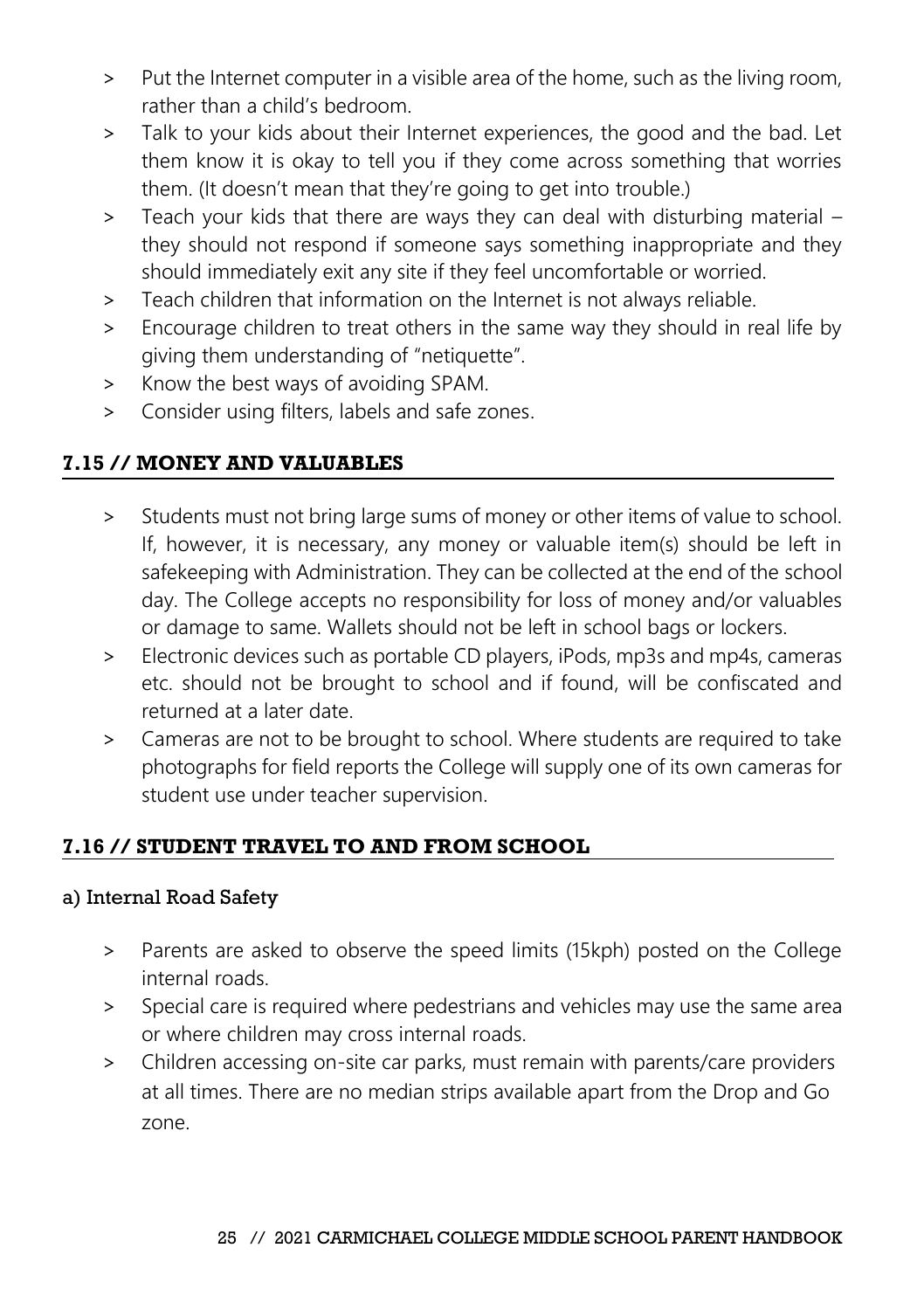#### b) Student Cycling

Students may cycle to school provided they are competent riders, their bicycles are in safe working condition, students wear appropriate bicycle helmets and are accompanied by an adult. Oakey Flat Road is a 70/40kph zone outside the College. Students should dismount when crossing all roads. Students must abide by road rules, and dismount once in the school grounds.

#### c) Bus Transport

Carmichael College operates a morning and afternoon shuttle bus for older siblings that attend Mueller College Secondary Campus. Please speak to Admin for more details.

Kangaroo Bus Lines operates combined bus runs for schools within the local area. Timetables and bus routes are available on the [KBL website](https://www.kangaroobuslines.com.au/our-services/schools-education/school-bus-timetables/) and typing "Carmichael" into the search bar. Parents or care providers with further questions about the bus services available should call KBL on 1300 287 525, Monday to Friday between 8am and 4pm. Students will require a [Translink go-card](https://translink.com.au/tickets-and-fares/go-card) or a [STAS \(Student Transport Assistance](https://translink.com.au/tickets-and-fares/concessions/school-students/school-transport-assistance)  [Scheme\) bus pass](https://translink.com.au/tickets-and-fares/concessions/school-students/school-transport-assistance) (if eligible) in order to use these bus services.

#### **7.17 // VISITORS**

For security and Workplace Health & Safety reasons, all visitors to the school must first report to the College Administration. After permission is obtained, visitors will be required to sign in. A visitor badge will be issued, which must be returned to Admin while signing out before departure.

#### **7.18 // DOGS**

No dogs are permitted on the campus other than registered assistance dogs (in consultation with the Principal and Board Chair.

# **8.** PRIVACY POLICY

1. The College collects personal information, including sensitive information about students and parents or care providers before and during the course of a student's enrolment at the College. This may be in writing or during the course of conversations. The primary purpose of collecting this information is to enable the College to provide schooling to the student and to enable them to take part in all the activities of the College.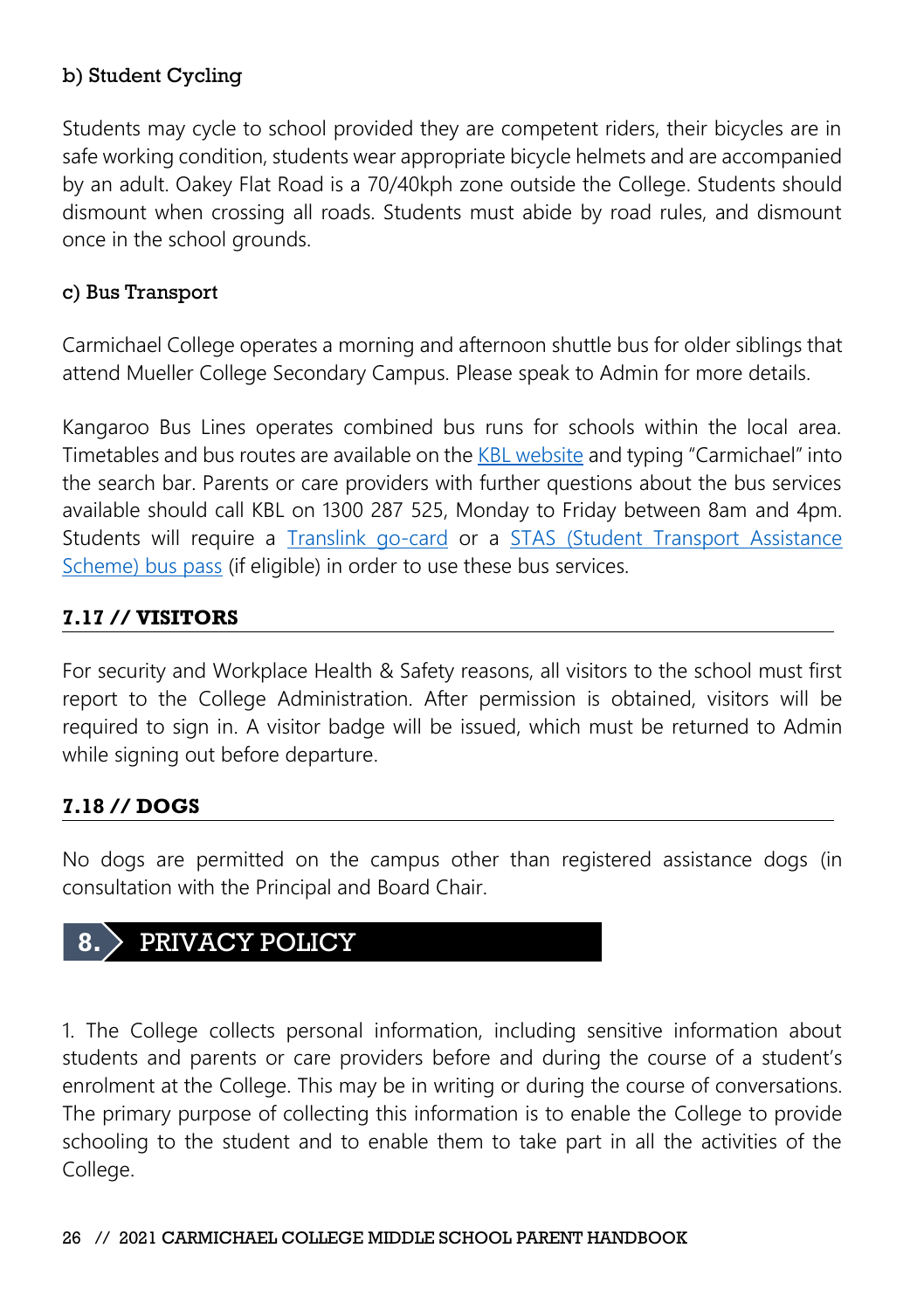2. Some of the information collected is to satisfy the College's legal obligations, particularly to enable the College to discharge its duty of care.

3. Laws governing or relating to the operation of a school require certain information to be collected and disclosed. These include relevant Education Acts, and Public Health and Child Protection laws.

4. Health information about students is sensitive information within the terms of the Australian Privacy Principles under the Privacy Act. We may ask you to provide medical reports about your child/ren from time to time.

5. The College from time to time discloses personal and sensitive information to others for administrative and educational purposes, including to facilitate the transfer of a student to another school. This includes to other schools, government departments, medical practitioners, and people providing services to the College, including specialist visiting teachers, coaches, volunteers and counsellors.

6. Personal information collected from students is regularly disclosed to their parents or care providers.

7. Generally the College does not store personal information in the 'cloud' – which means that it resides on off-site servers. There are limited occasions when cloud storage may involve servers situated outside Australia, in which case appropriate data handling and security arrangements are in place – as required in Australia.

8. The College's Privacy Policy sets out how parents or students may seek access to personal information collected about them. However, there will be occasions when access is denied. Such occasions would include where access would have an unreasonable impact on the privacy of others, where access may result in a breach of the College's duty of care to the student, or where student's have provided information in confidence.

9. The College Privacy Policy also sets out how complaints may be made about a breach of privacy and how the College will deal with such a complaint.

10. The College from time to time engages in fundraising activities. Information received from parents and care providers may be used to make an appeal. It may also be disclosed to organisations that assist in the College's fundraising activities solely for that purpose. The College will not disclose personal information to third parties for marketing purposes without your consent. Provision is also made for individuals to opt-out from direct marketing.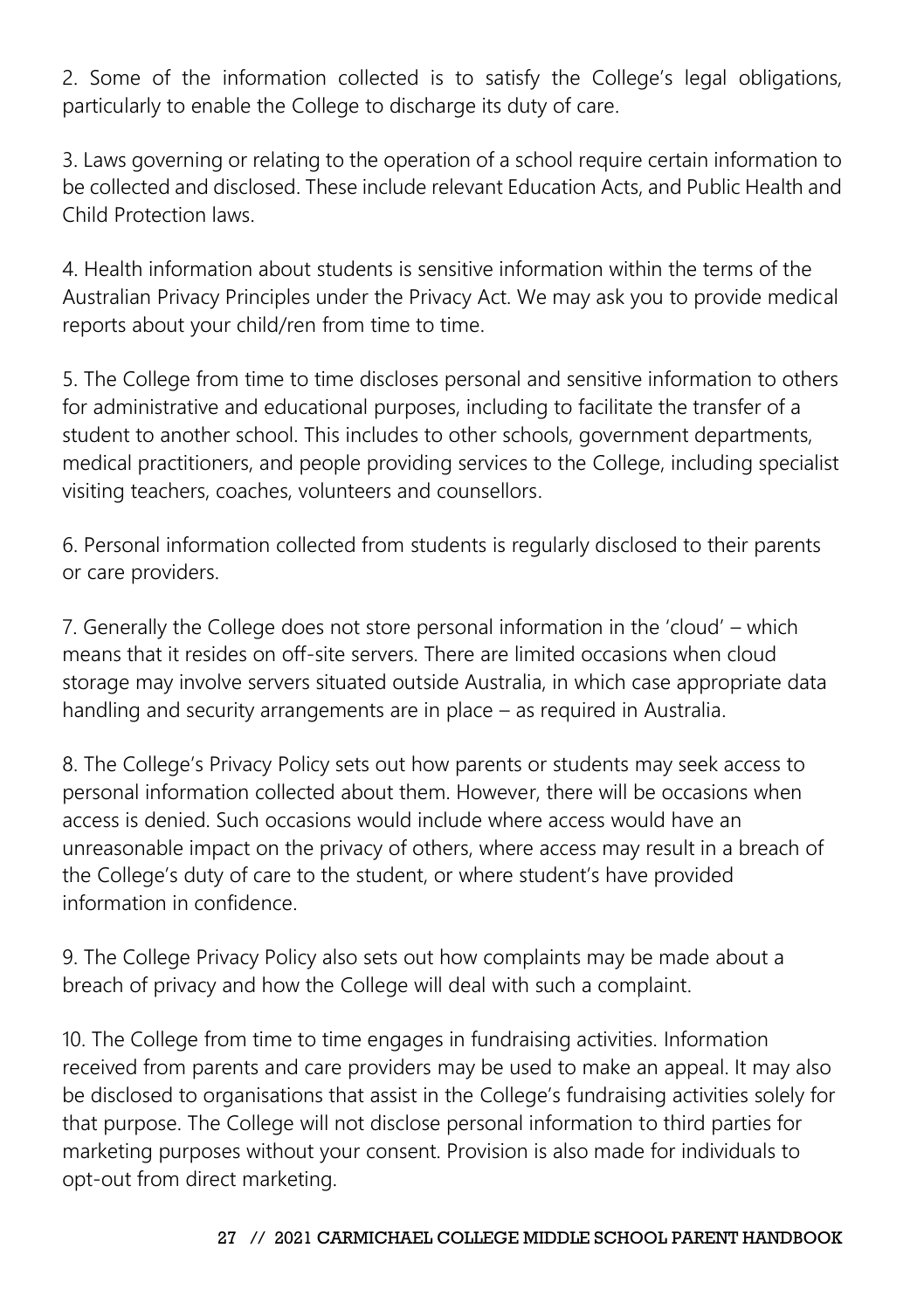11. On occasion, information such as academic and sporting achievements, activities such as school camps and excursions, and similar news is published in College newsletters, magazines and through our online media channels. This may include photographs and video clips.

12. The College may include student's and student's parents contact details in a class list and/or College Directory

13. If the College is provided with the personal information of others, such as doctors or emergency contacts, we encourage you to inform them that you are disclosing that information to the College and why, that they can access that information if they wish, and that the College does not usually disclose this information to third parties.